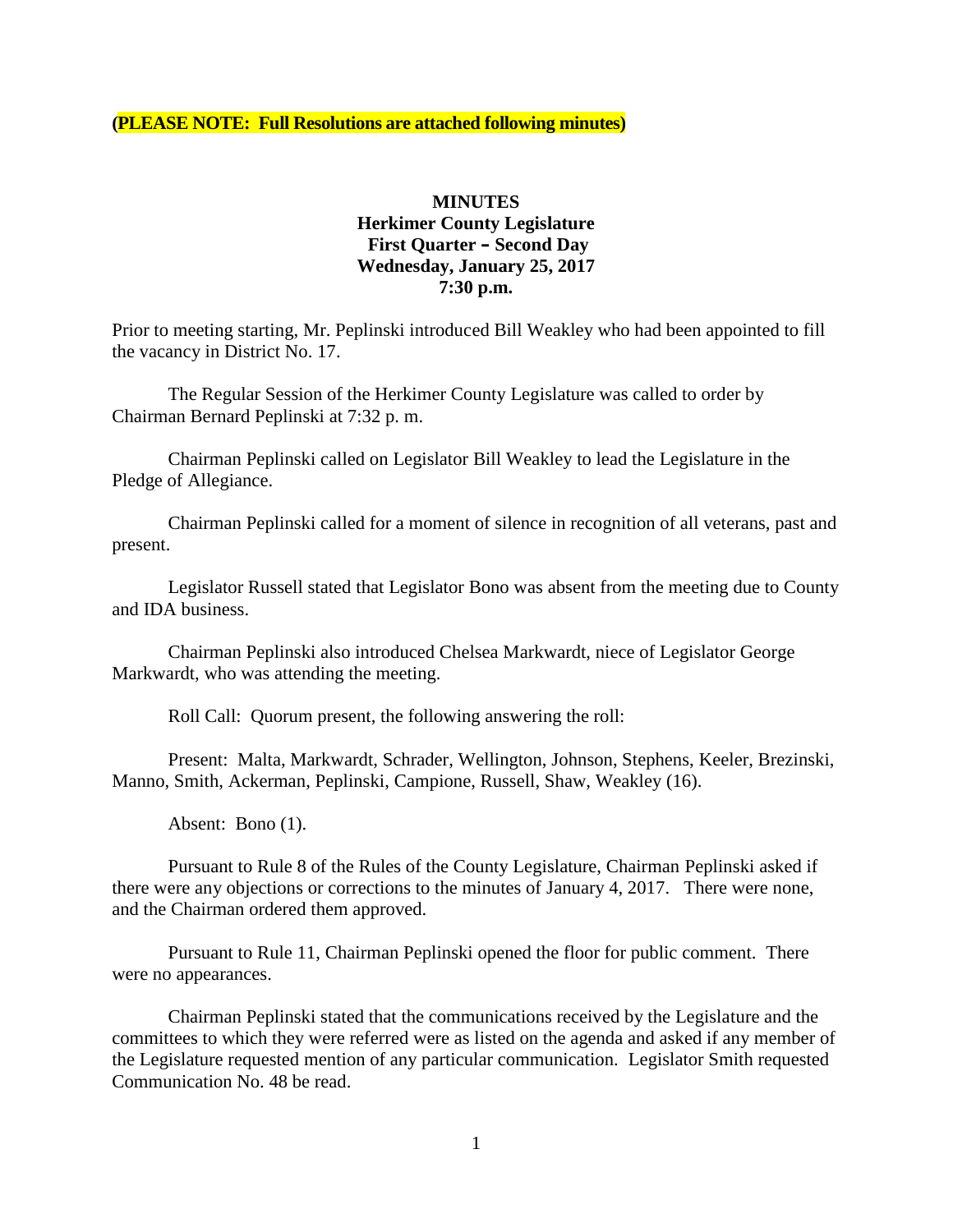No. 21 – A communication was received from the Director of Emergency Services requesting acceptance of funding under Public Safety Answering Point Grant Program. Referred to the Committee on Public Safety/Emergency Management and the Committee on Ways and Means.

No. 22 – A communication was received from the Budget Officer submitting requests for transfers of funds. Referred to the Committee on Ways and Means.

No. 23 – A communication was received from the Oneida-Herkimer Solid Waste Authority submitting highlights of adopted budget and rates for 2017. Placed on file.

No. 24 – A communication was received from the Bruce Weakley submitting resignation letter as County Legislator effective 1/5/2017. Placed on file.

No. 25 – A communication was received from Bruce Weakley submitting his resignation from the Soil and Water Conservation District Board of Directors. Referred to the Committee on Natural Resources.

No. 26 – A communication was received from the Commissioner of Social Services requesting amendment of contract for drug screening services for Department of Social Services. Referred to the Committee on Human Resources and the Committee on Ways and Means.

No. 27 – A communication was received from the Sheriff requesting approval of service maintenance contract for voice recorder system. Referred to the Committee on Public Safety/Emergency Management and the Committee on Ways and Means.

No. 28 – A communication was received from the Sheriff requesting renewal of contract with State Unified Court System for court security. Referred to the Committee on Public Safety/Emergency Management and the Committee on Ways and Means.

No. 29 – A communication was received from the Sheriff requesting resolution authorizing renewal of contract with Black Creek Integrated System. Referred to the Committee on Public Safety/Emergency Management and the Committee on Ways and Means.

No. 30 – A communication was received from the Personnel Officer requesting establishment of voluntary sick leave bank for non-union county employees who are part of the county's time and attendance policy. Referred to the Committee on Ways and Means.

No. 31 – A communication was received from the Sheriff requesting renewal of equipment service agreement for ID and Accountability System for Sheriff's Department. Referred to the Committee on Public Safety/Emergency Management and the Committee on Ways and Means.

No. 32 – A communication was received from the Sheriff requesting renewal of agreement for county's wireless security system. Referred to the Committee on Public Safety/Emergency Management and the Committee on Ways and Means.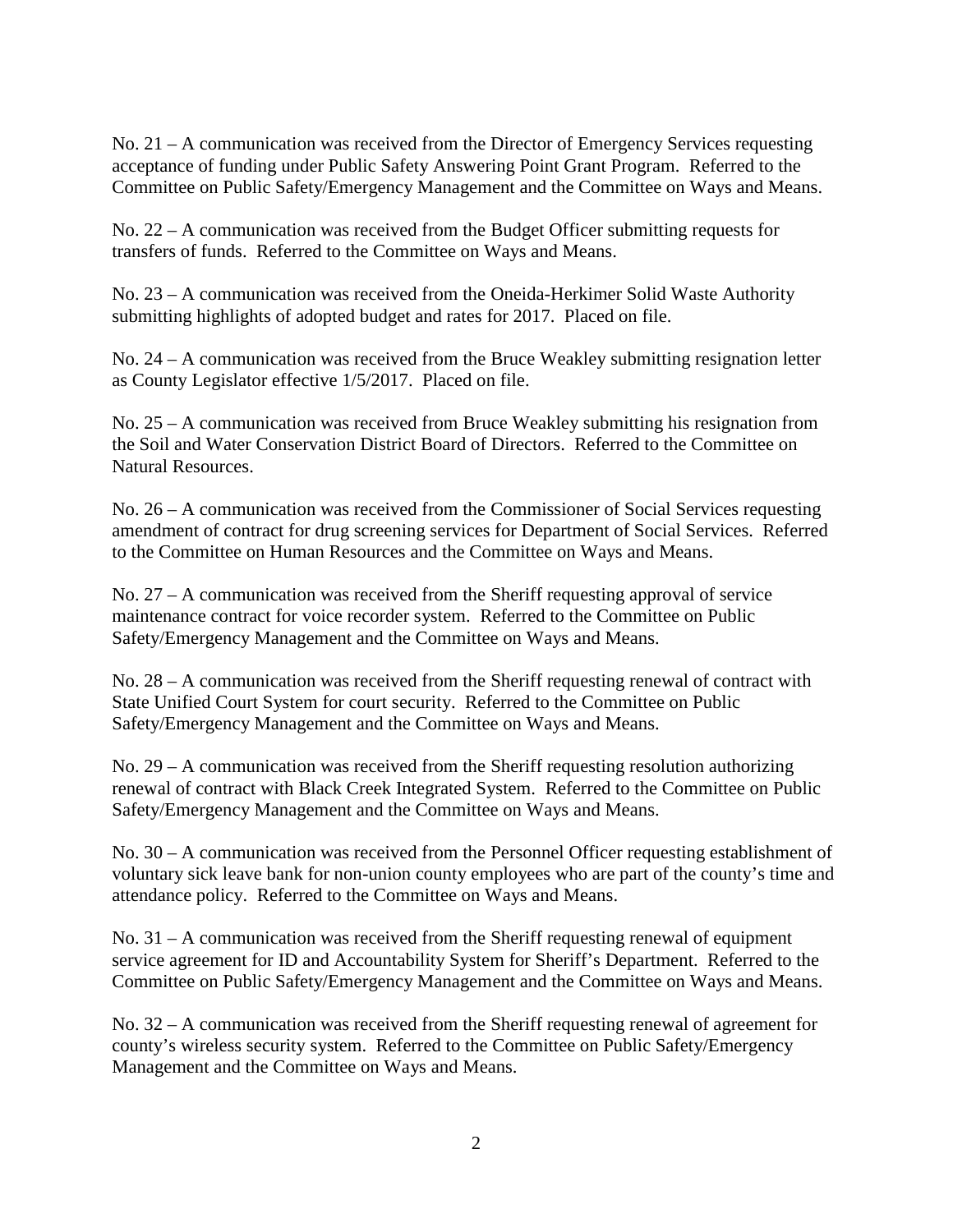No. 33 – A communication was received from the Town of Webb Publicity Director requesting that the Town of Webb be designated as Tourism Promotion Agency for the 2017 Matching Funds Program Year. Referred to the Committee on County Planning and Development and the Committee on Ways and Means.

No. 34 – A communication was received from the Town of Webb Publicity Director requesting a letter of guarantee of matching funds. Referred to the Committee on County Planning and Development and the Committee on Ways and Means.

No. 35 – A communication was received from the County Highway Superintendent requesting Salary change for position of Deputy County Highway Superintendent. Referred to the Committee on Highways and the Committee on Ways and Means.

No. 36 – A communication was received from the Commissioner of Social Services submitting request from Mary Sullivan for extension of leave of absence. Referred to the Committee on Ways and Means.

No. 37 – A communication was received from the Budget Officer submitting request for budget amendment in connection with receipt of Childhood Lead Poisoning Prevention Program Grant. Referred to the Committee on Human Resources and the Committee on Ways and Means.

No. 38 – A communication was received from the Director of Public Health requesting contract with Department of State for Childhood Lead Poisoning Prevention Program. Referred to the Committee on Human Resources and the Committee on Ways and Means.

No. 39 – A communication was received from the Director of Probation requesting staffing adjustment in Probation Department. Referred to the Committee on Public Safety/Emergency Management and the Committee on Ways and Means.

No.  $40 - A$  communication was received from the County Administrator requesting blanket resolution for interns for all county departments. Referred to the Committee on Administration/Veterans' Affairs.

No. 41 – A communication was received from the County Attorney concerning letter of support for Greater Mohawk Valley Land Bank. Referred to the Committee on County Planning and Development.

No. 42 – A communication was received from the Budget Officer requesting budget amendment in connection with receipt of Law Enforcement Grant for Sheriff's Department. Referred to the the Committee on Public Safety/Emergency Management and the Committee on Ways and Means.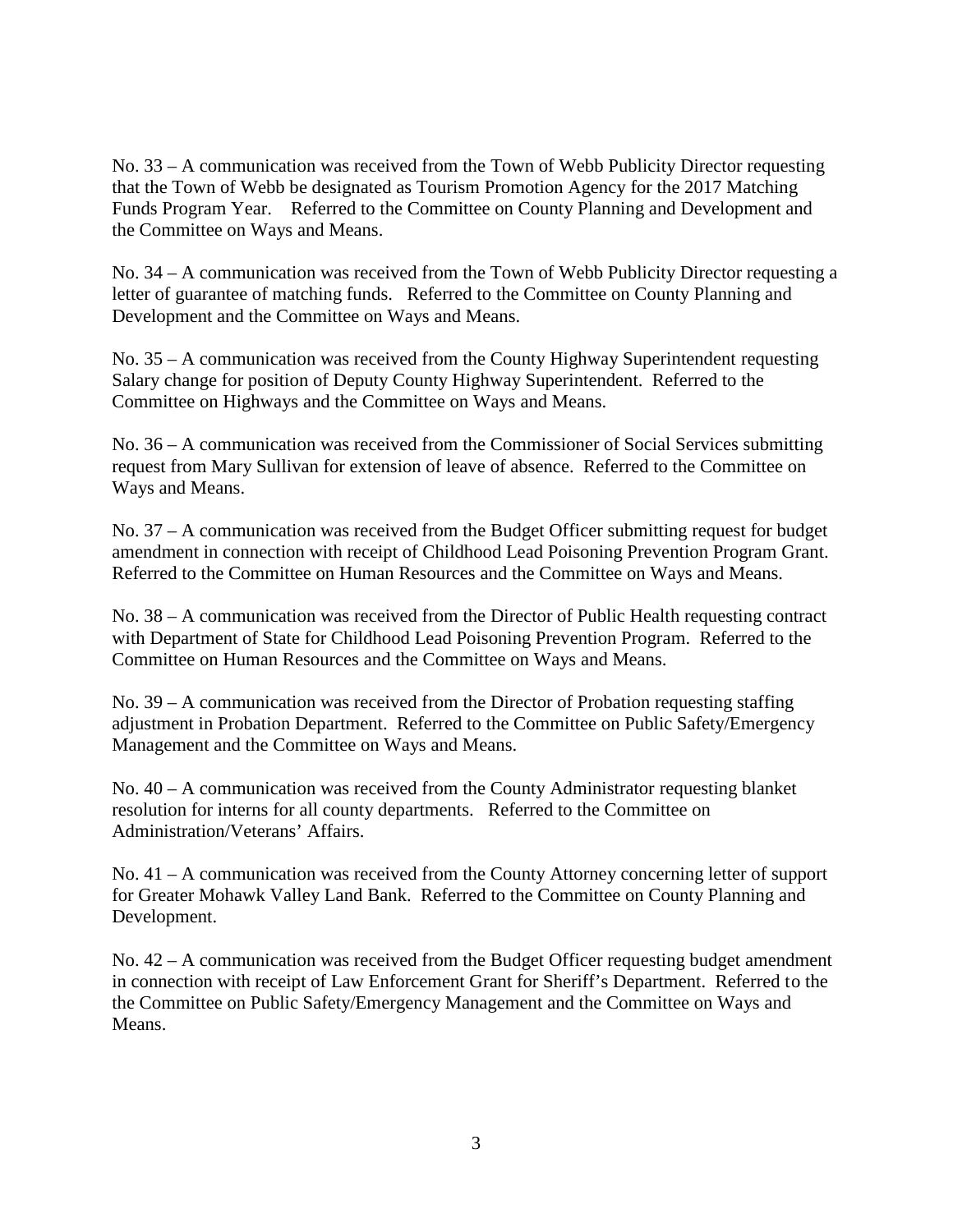No. 43 – A communication was received from the State Grange submitting recommendation for appointment to Soil and Water Conservation District. Referred to the Committee on Natural Resources.

No. 44 – A communication was received from the Chairman of the Legislature making certain changes to appointments of Standing Committees. Placed on file.

No. 45 – A communication was received from the Budget Officer submitting recommendation For award of mini bid for new truck for the Herkimer County Sewer District Treatment Plant. Referred to the Committee on Natural Resources and the Committee on Ways and Means.

No. 46 – A communication was received from the State Records and Law Bureau advising of the receipt and filing of Local Law No. 1 for 2017. Placed on file.

No. 47 – A communication was received from the Herkimer County Sewer District submitting a resolution for approval of the County Legislature. Referred to the Committee on Natural Resources and the Committee on Ways and Means.

No. 48 – A communication was received from the County Attorney advising of the receipt of a Notice of Claim. Referred to the Committee on Ways and Means.

No. 49 – A communication was received from the Budget Officer submitting recommendation for award of bid for truck for Sewer District Treatment Plant. Referred to the Committee on Natural Resources and the Committee on Ways and Means.

No. 50 – A communication was received from Budget Officer submitting request for appropriation of funds from Sewer Fund Balance. Referred to the Committee on Natural Resources and the Committee on Ways and Means.

No. 51 – A communication was received from the Chief Administrative Law Judge appointing Vincent J. Bono to the Herkimer County Law Library Board of Trustees. Placed in file.

No. 52 – A communication was received from the Chairman of the Legislator making appointment of legislator to fill the vacancy in District No. 17. Placed on file.

No. 53 – A communication was received from the Millers Mills Grange #581 recommending reappointment of Mitchell Hooker to the Soil and Water Conservation District. Referred to the Committee on Natural Resources.

Pursuant to Rule 6, Chairman Peplinski then proceeded with Reports of Standing Committees. There were no reports.

On motion of Mr. Ackerman, seconded by Mr. Johnson, Report and Resolution No. 18 sponsored by the Committee on Ways and Means transferring funds was handed up; was voted on and adopted by voice vote: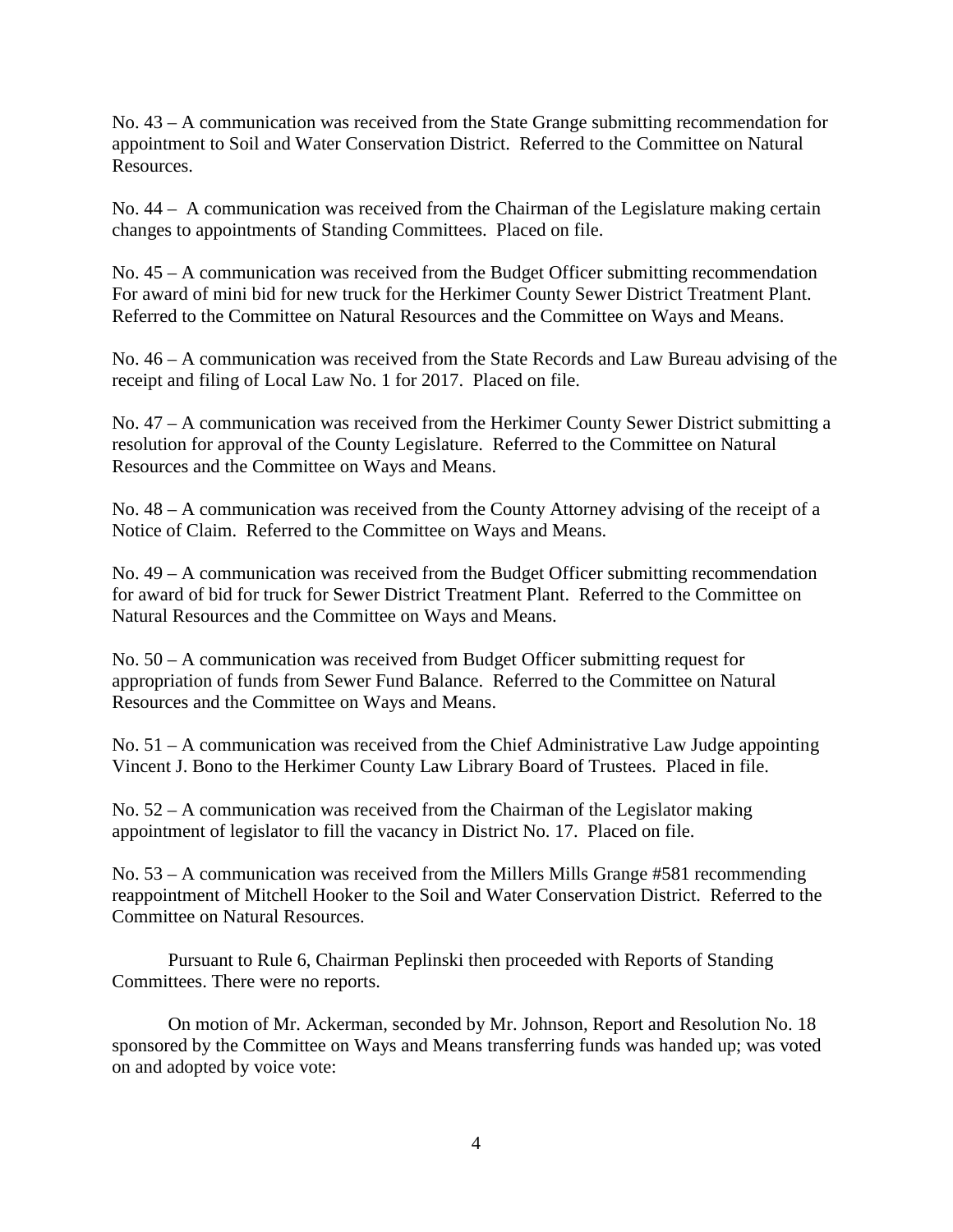For: Ayes (16). Against: None. Absent: Bono (1).

On motion of Mr. Smith, seconded by Mr. Schrader, Report and Resolution No. 19 sponsored by the Committee on Human Resources and the Committee on Ways and Means authorizing renewal of contract for funding for Childhood Lead Poisoning Prevention Screening Services and amending budget was handed up; was voted on and adopted by voice vote:

For: Ayes (16). Against: None. Absent: Bono (1).

On motion of Mr. Russell, seconded by Mr. Shaw, Report and Resolution No. 20 sponsored by the Committee on County Planning and Development and the Committee on Ways and Means authorizing application for matching funds under New York State Tourist Promotion Act was handed up; voted on and adopted by voice vote:

For: Ayes (16). Against: None. Absent: Bono (1).

On motion of Mr. Russell, seconded by Mr. Malta, Report and Resolution No. 21 sponsored by the Committee on County Planning and Development and the Committee on Ways and Means concerning guarantee of 2017 Tourism Matching Funds was handed up; voted on and adopted by voice vote:

For: Ayes (16). Against: None. Absent: Bono (1).

On motion of Mr. Malta, seconded by Mr. Markwardt, Report and Resolution No. 22 sponsored by the Committee on Administration/Veterans' Affairs authorizing all county departments to utilize interns in their departments was handed up; voted on and adopted by voice vote:

For: Ayes (16). Against: None. **Absent: Bono** (1).

On motion of Mr. Keeler, seconded by Mr. Stephens, Report and Resolution No. 23 sponsored by the Committee on Public Safety/Emergency Management and the Committee on Ways and Means approving renewal of agreement for Sallyport Inmate Management System at Correctional Facility was handed up; voted on and adopted by voice vote:

For: Ayes (16).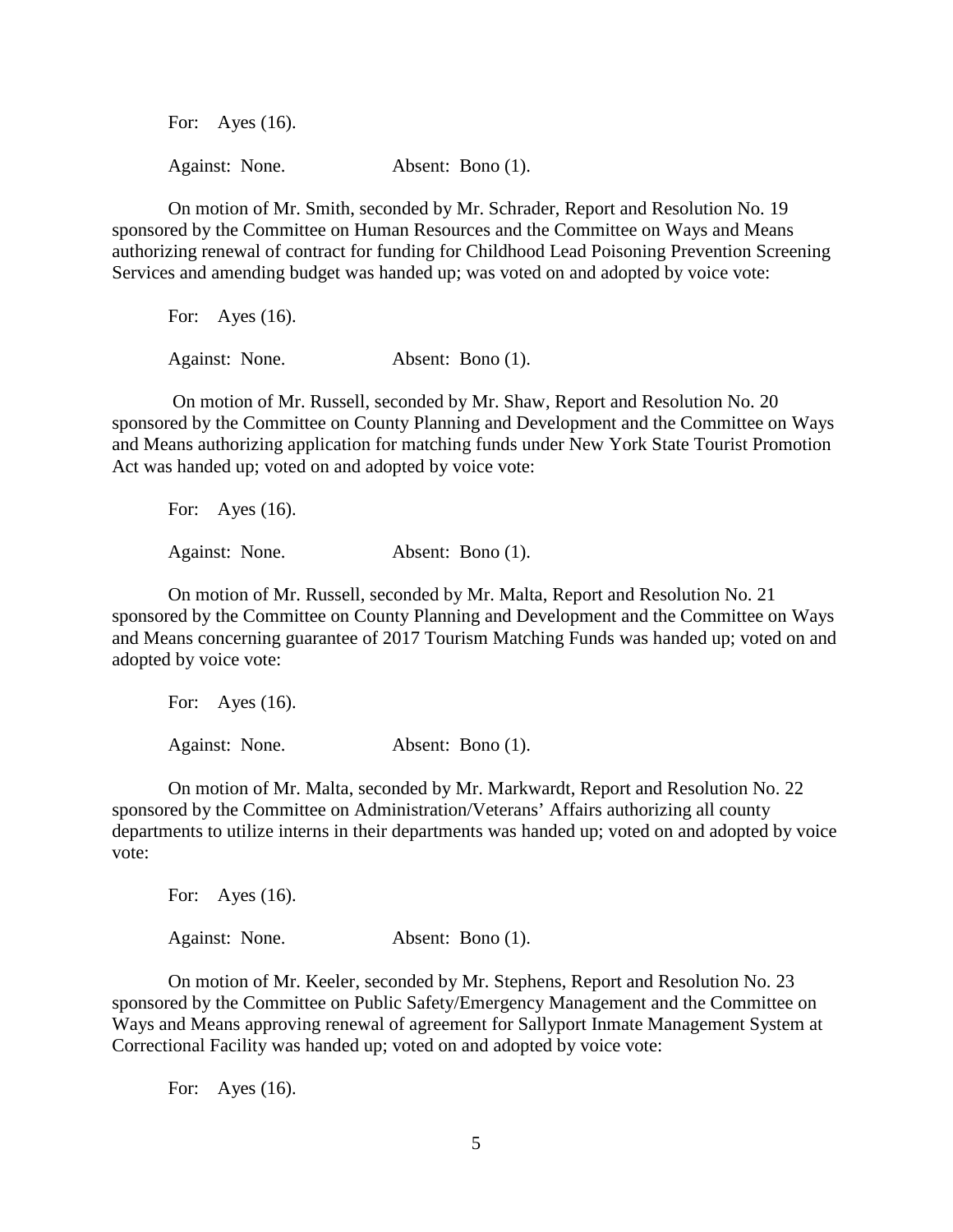Against: None. Absent: Bono (1).

On motion of Mr. Stephens, seconded by Mr. Keeler, Report and Resolution No. 24 sponsored by the Committee on Public Safety/Emergency Management and the Committee on Ways and Means in connection with receipt of Homeland Security Funding was handed up; was voted on and adopted by voice vote:

For: Ayes (16). Against: None. Absent: Bono (1).

On motion of Mr. Keeler, seconded by Mr. Shaw, Report and Resolution No. 25 sponsored by the Committee on Public Safety/Emergency Management and the Committee on Ways and Means authorizing renewal of agreement for legal research system for Herkimer County Correctional Facility was handed up; voted on and adopted by voice vote:

For: Ayes (16). Against: None. Absent: Bono (1).

On motion of Mr. Stephens, seconded by Mr. Keeler, Report and Resolution No. 26 sponsored by the Committee on Public Safety/Emergency Management and the Committee on Ways and Means authorizing annual service maintenance agreement for voice recorder located at the Herkimer County Correctional Facility was handed up; voted on and adopted by voice vote:

For: All ayes  $(16)$ .

Against: None. Absent: Bono (1).

On motion of Mr. Keeler, seconded by Mr. Shaw, Report and Resolution No. 27 sponsored by the Committee on Public Safety/Emergency Management and the Committee on Ways and Means authorizing renewal of agreement for county's wireless security system was handed up; was voted on and adopted by voice vote:

For: Ayes (16). Against: None. Absent: Bono (1).

On motion of Mr. Keeler, seconded by Mr. Shaw, Report and Resolution No. 28 sponsored by the Committee on Public Safety/Emergency Management and the Committee on Ways and Means authorizing renewal of equipment service agreement for ID and Accountability System in Sheriff's Department was handed up; voted on and adopted by voice vote:

For: Ayes (16).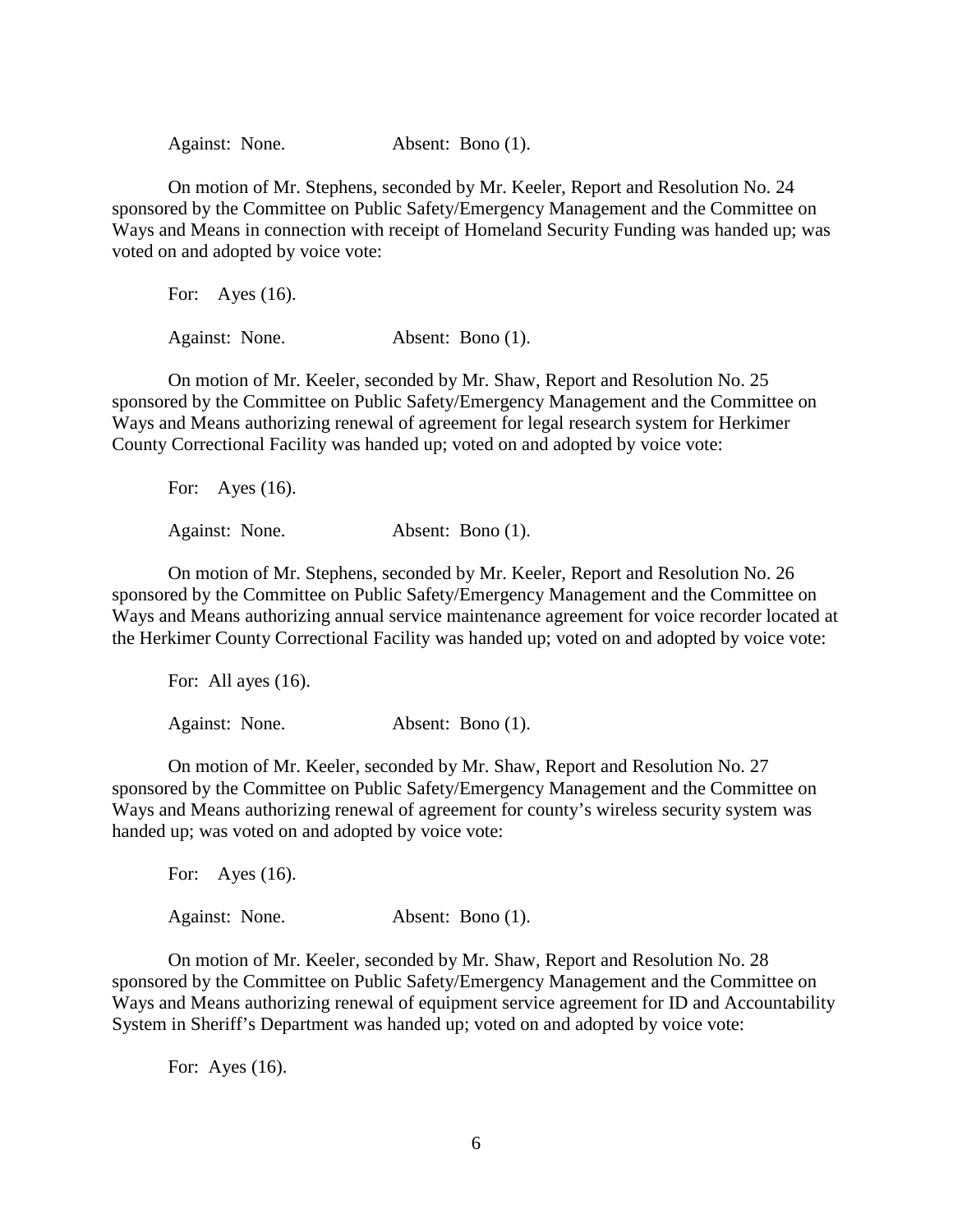Against: None. Absent: Bono (1).

On motion of Mr. Keeler, seconded by Mr. Stephens, Report and Resolution No. 29 sponsored by the Committee on Ways and Means amending budget in connection with receipt of funding for Law Enforcement Terrorism Prevention Program in Sheriff's Department was handed up; voted on and adopted by voice vote:

For: Ayes (16). Against: None. Absent: Bono (1).

On motion of Mr. Shaw, seconded by Mr. Keeler, Report and Resolution No. 30 sponsored by the Committee on Public Safety/Emergency Management and the Committee on Ways and Means approving amendment to Court Security Contract was handed up; voted on and adopted by voice vote:

For: Ayes (16). Against: None. **Absent: Bono** (1).

On motion of Mr. Johnson, seconded by Mr. Ackerman, Report and Resolution No. 31 sponsored by the Committee on County Properties authorizing letter in support of Greater Mohawk Valley Land Bank on the application for funding was handed up; discussion was held; was voted on and adopted by voice vote:

For: Ayes (16). Against: None. Absent: Bono (1).

On motion of Mr. Smith, seconded by Mr. Campione, Resolution No. 32 sponsored by the Committee on Ways and Means and the Committee on Highways amending Salary Schedule No. II was handed up; voted on and adopted by roll call vote:

For: Malta, Markwardt, Schrader, Wellington, Johnson, Stephens, Keeler, Brezinski, Manno, Smith, Ackerman, Peplinski, Campione, Russell, Shaw, Weakley (16).

Against: None. Absent: Bono (1).

On motion of Mr. Schrader, seconded by Mr. Keeler, Report and Resolution No. 33 sponsored by the Committee on Public Safety/Emergency Management and the Committee on Ways and Means for staffing change in Probation Department was handed up; voted on and adopted by roll call vote:

For: Malta, Markwardt, Schrader, Wellington, Johnson, Stephens, Keeler, Brezinski, Manno, Smith, Ackerman, Peplinski, Campione, Russell, Shaw, Weakley (16).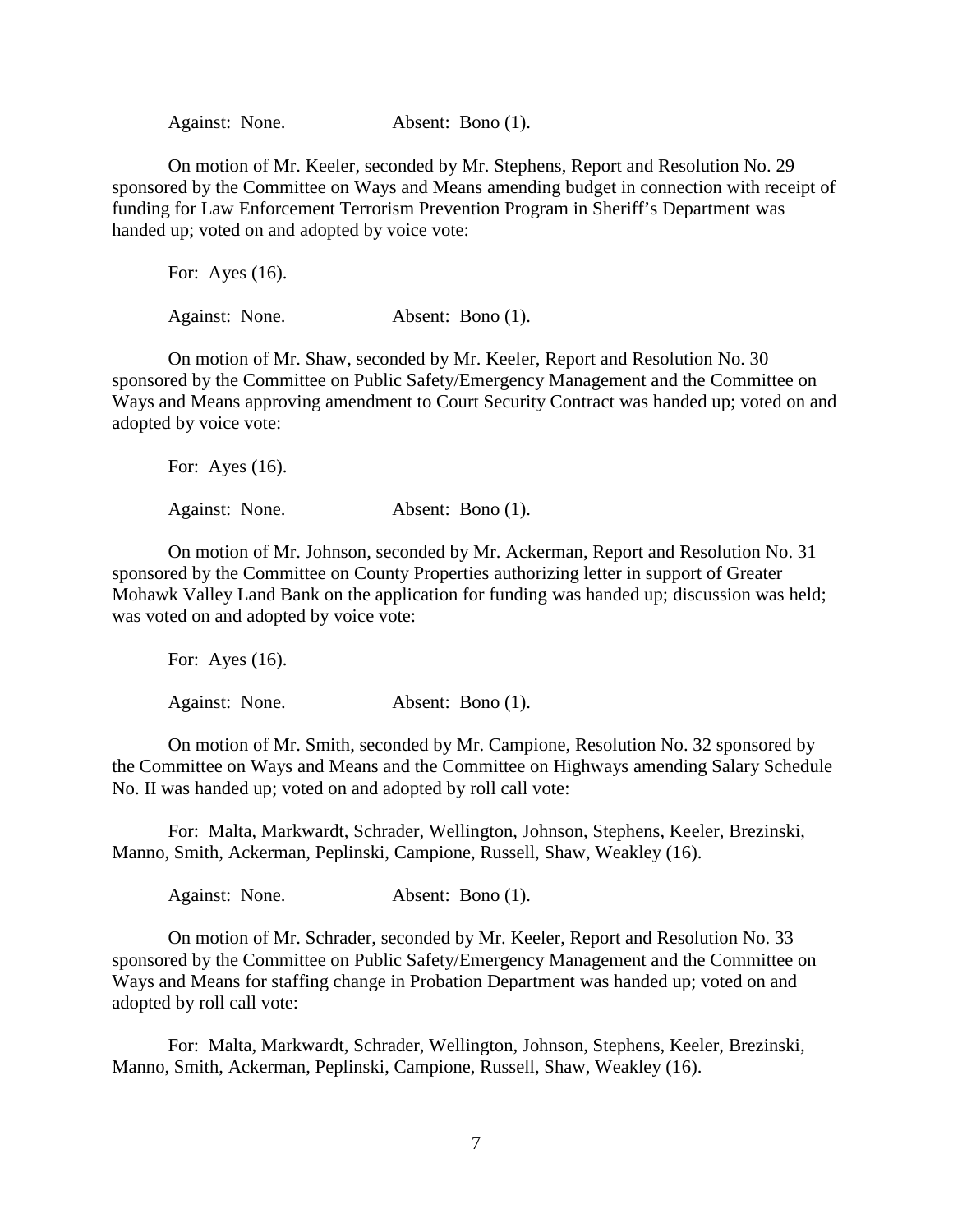Against: None. Absent: Bono (1).

On motion of Mr. Smith, seconded by Mr. Shaw, Report and Resolution No. 34 sponsored by the Committee on Human Resources and the Committee on Ways and Means authorizing amended contract for provision of screening services to Department of Social Services was handed up; was voted on and adopted by voice vote:

For: Ayes (16). Against: None. Absent: Bono (1).

On motion of Mr. Campione, seconded by Mr. Stephens, Report and Resolution No. 35 sponsored by the Committee on Natural Resources and the Committee on Ways and Means awarding bid for truck for Sewer District was handed up; voted on and adopted by voice vote:

For: Ayes  $(16)$ Against: None. Absent: Bono (1).

On motion of Mr. Stephens, seconded by Mr. Shaw, Report and Resolution No. 36 sponsored by the Committee on Natural Resources and the Committee on Ways and Means appropriating funds in Herkimer County Sewer District was handed up; voted on and adopted by roll call vote:

For: Malta, Markwardt, Schrader, Wellington, Johnson, Stephens, Keeler, Brezinski, Manno, Smith, Ackerman, Peplinski, Campione, Russell, Shaw, Weakley (16).

Against: None. Absent: Bono (1).

On motion of Mr. Smith, seconded by Mr. Shaw, Report and Resolution No. 37 sponsored by the Committee on Ways and Means granting an additional leave of absence was handed up; voted on and adopted by voice vote:

For: Ayes (16).

Against: None. Absent: Bono (1).

On motion of Mr. Shaw, seconded by Mr. Schrader, Report and Resolution No. 38 sponsored by the Committee on Natural Resources reappointing representative of Grange to Soil and Water Conservation District was handed up; voted on and adopted by voice vote:

For: Ayes (16). Against: None. Absent: Bono (1).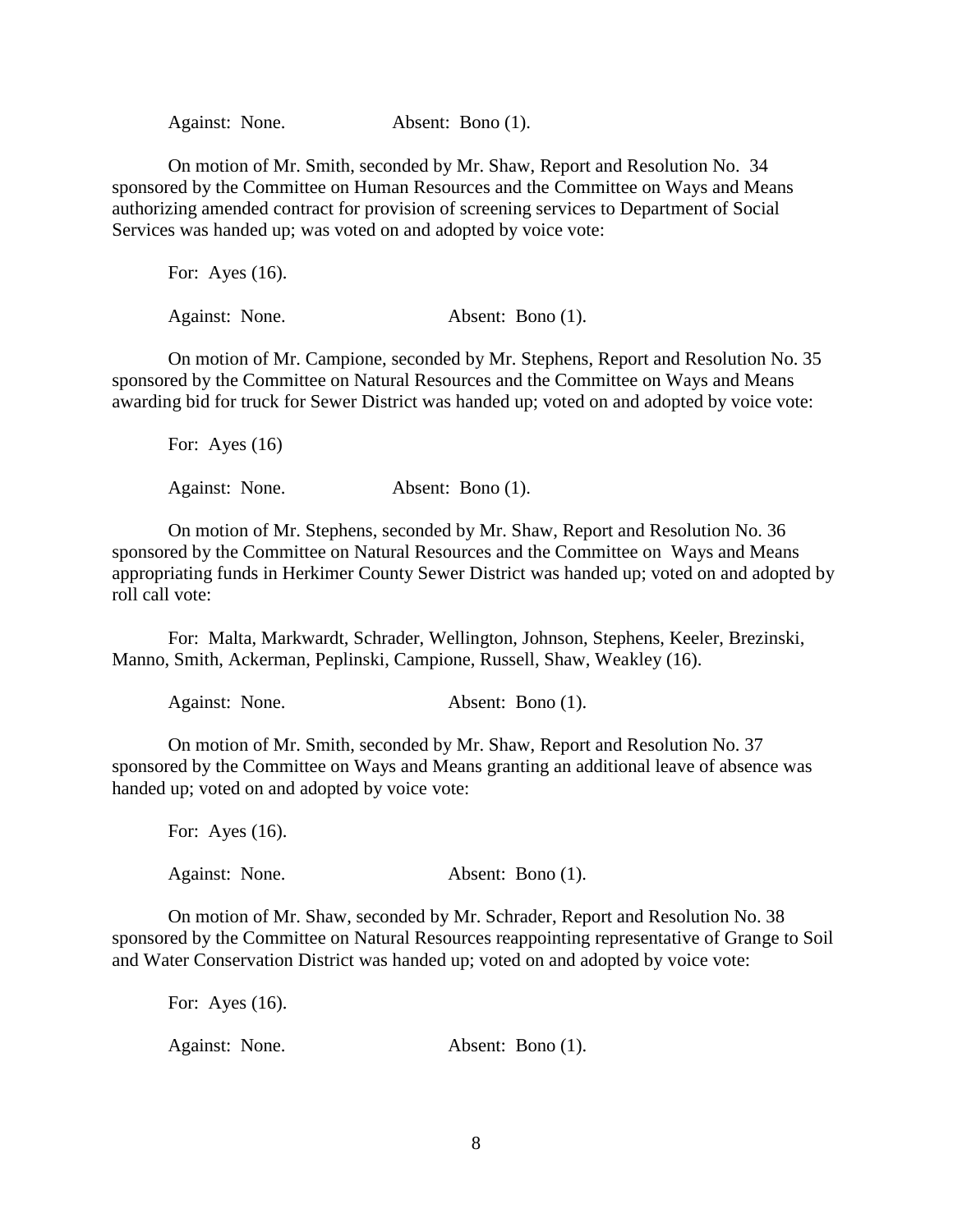On motion of Mr. Johnson, seconded by Mr. Stephens, Resolution No. 39 sponsored by the Committee on Natural Resources appointing Directors of Soil and Water Conservation District was handed up; voted on and adopted by voice vote:

For: Ayes (16).

Against: None. Absent: Bono (1).

On motion of Mr. Johnson, seconded by Mr. Campione, Resolution No. 40 sponsored by the Committee on Administration/Veterans' Affairs and the Committee on Natural Resources supporting Cornell Cooperative Extension Associations in the State of New York was handed up; discussion was held; voted on and adopted by voice vote:

For: Ayes (16). Against: None. Absent: Bono (1).

On motion of Mr. Shaw, seconded by Mr. Schrader, Resolution No. 41 sponsored by the Committee on Natural Resources authorizing Chairman to sign Dog Quarantine was handed up; voted on and adopted by voice vote:

For: Ayes (16). Against: None. Absent: Bono (1).

Chairman Peplinski stated that pursuant to Rule 6(12) they would proceed with comments by legislators.

At 7:53 p.m. on motion of Mr. Manno, seconded by Mr. Wellington, the Legislature adjourned to Wednesday, February 15, 2017 at 7:30 p.m.

Carole LaLonde, Clerk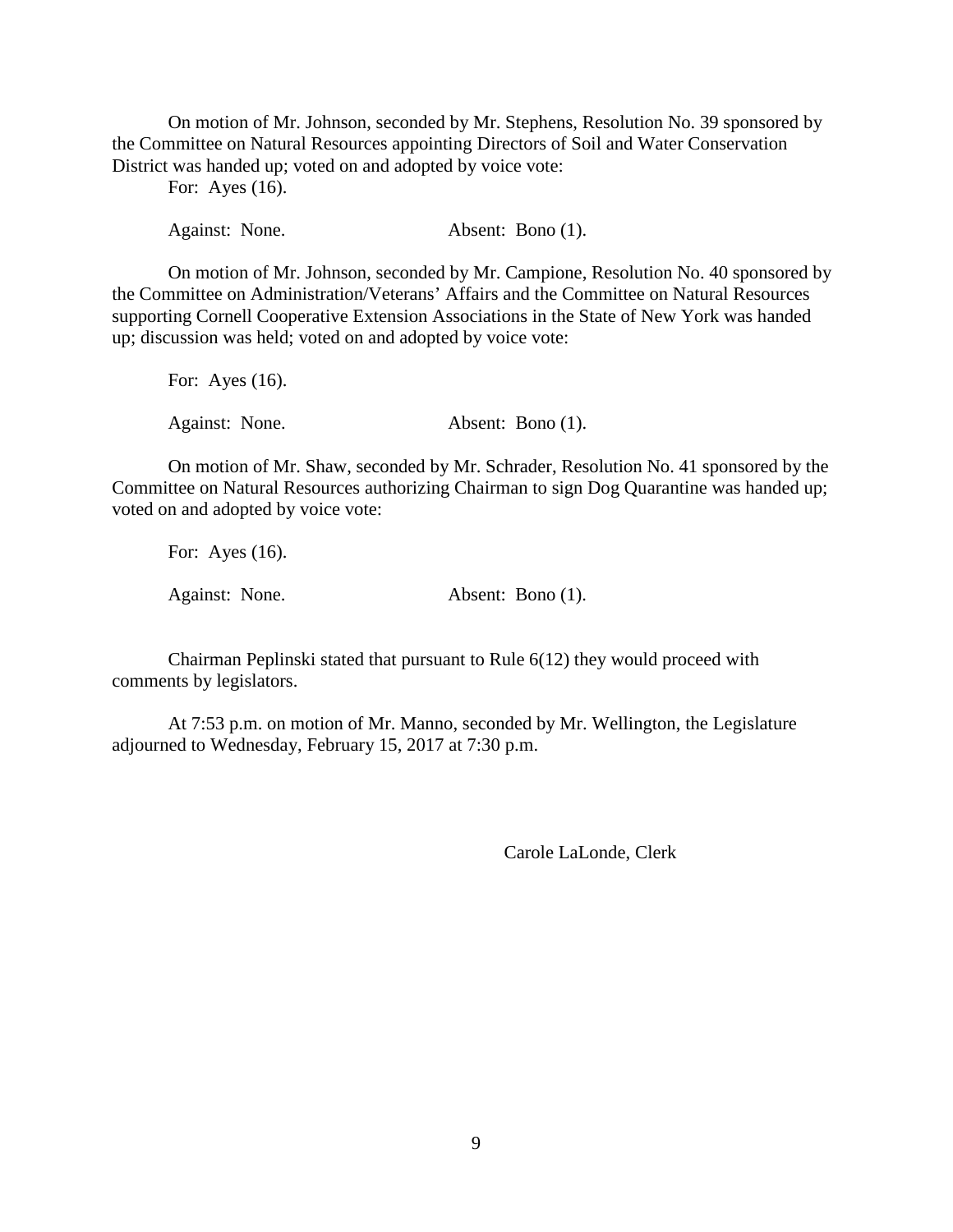

No. 18

## REPORT AND RESOLUTION AUTHORIZING TRANSFERS OF FUNDS IN THE 2016 **BUDGET**

## Sponsored by: Committee on Ways & Means

WHEREAS, your Committee on Ways and Means, to which was referred communications from Sheri Ferdula, Budget Officer, dated January 5, 2017 submitting requests for transfers of funds, reports that we have examined said communications, inquired into the subject matters thereof, and recommend that said transfers be made and offer the following Resolution:

RESOLVED, that the Herkimer County Treasurer be, and she hereby is, authorized and directed to transfer the following sums from and to the following accounts in the 2016 Budget:

| TO:          | FROM: A2490.44000, Community College Tuition<br>A1185.45000, Coroner, Fees for Services              | \$15,000.00    |
|--------------|------------------------------------------------------------------------------------------------------|----------------|
| FROM:<br>TO: | A1450A.41000, BOE, Admin., Supplies,<br>A1450A.10100, BOE, Temporary Employees                       | \$1,389.98     |
| TO:          | FROM: A1450A.44000, BOE, Admin. Contracted Services<br>A1450A.84000, BOE, Admin., Workers' Comp      | \$<br>772.77   |
| FROM:<br>TO: | A2960.44000, Ed. Of Handicapped Children, Cont. Svs.<br>A4059.44000. Early Intervention, Cont. Svs.  | \$17,000.00    |
| TO:          | FROM: A4320.44000-350, Mental Health, Consultants<br>A4320.10100, Mental Health, Temp. Emp.          | \$1,100.00     |
| TO:          | FROM: A3110.41000, Sheriff, Supplies<br>A3110.10000-002, Sheriff, Overtime                           | S.<br>1,600.00 |
| TO:          | FROM: A1340.44000, Budget & Purchasing, Cont. Svs.<br>A8026.46100, Adirondack Park, Mileage & Travel | \$<br>275.00   |

and, be it further

RESOLVED, that certified copies of this Resolution be forwarded to the Herkimer County Treasurer, Auditor, Budget Officer, Commissioners of Elections, Director of Public Health, Director of Community Services and Sheriff.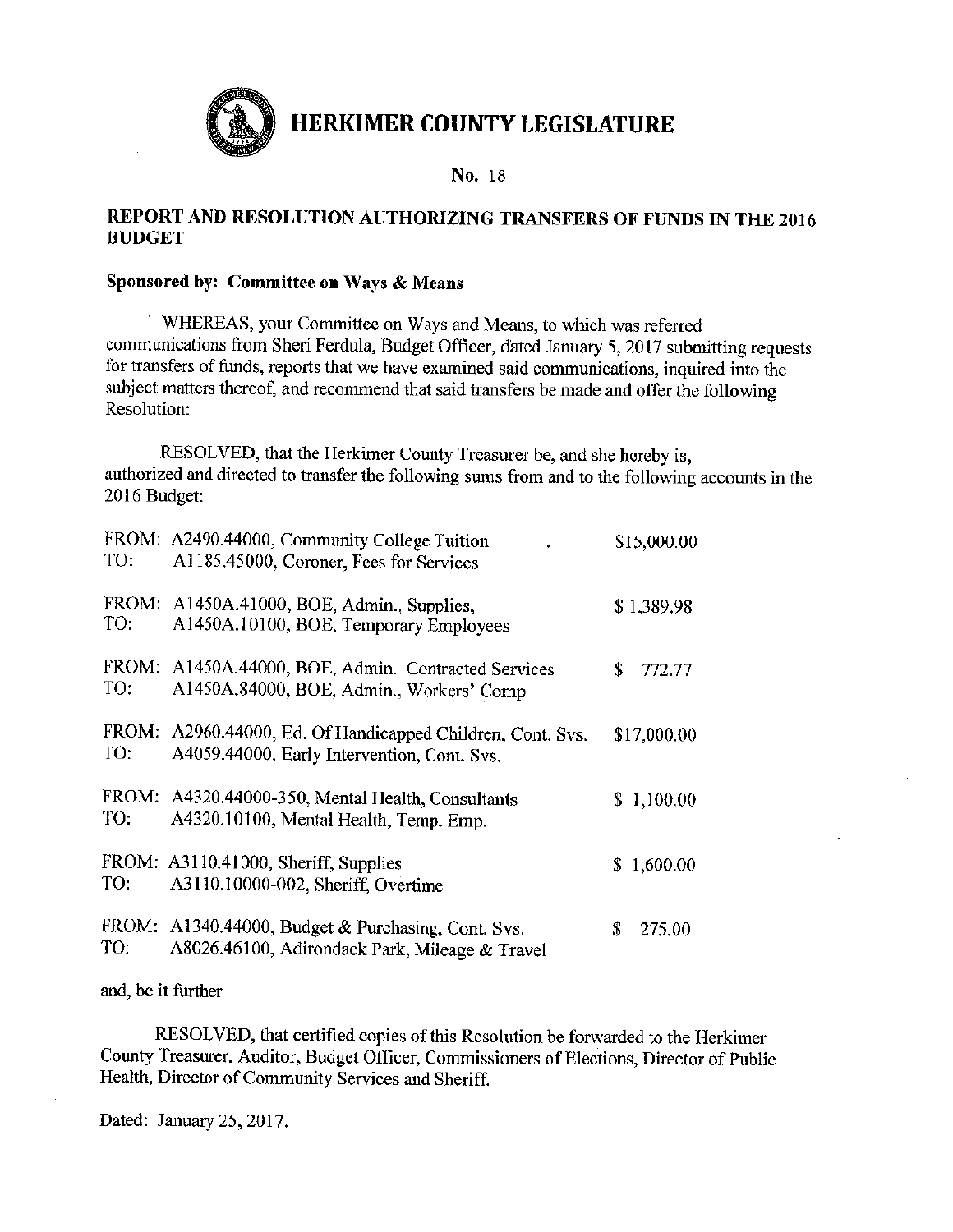

## REPORT AND RESOLUTION AUTHORIZING RENEWAL OF CONTRACT FOR FUNDING OF CHILDHOOD LEAD POISONING PREVENTION SCREENING SERVICES AND AMENDING BUDGET

## **Sponsored by: Committee on Human Resources Committee on Ways and Means**

 $\mathbf{r}$ 

WHEREAS, by Resolution No. 228 for the year 1990, this Legislature authorized a contract with the New York State Department of Health to provide grant funding for the Childhood Lead Poisoning Prevention Program screening services and to increase public knowledge about lead poisoning and its prevention, which contract has been continued for each year thereafter; and

WHEREAS, by letter dated January 4, 2017 from Christina Cain, Director of Public Health, your Committees have been advised of a request to renew said agreement with the New York State Department of Health for the term commencing October 1, 2016 and ending September 30, 2017, with funding for this period to be in the amount of \$39,826; and

WHEREAS, by letter dated January 5, 2017, from Sheri A. Ferdula, Budget Officer, this Legislature is advised of a request to amend the 2016 Budget in connection with the receipt of funding for the Childhood Lead Poisoning Prevention Program for the Herkimer County Public Health Nursing Service for the period October 1, 2016 through September 30, 2017 in the total amount of \$39,826.00; now, therefore, be it

RESOLVED, that the Chairman of this Legislature be, and he hereby is, authorized to execute a contract in the amount of \$39,826.00 with the New York State Department of Health to continue the Childhood Lead Poisoning Prevention Program in the County of Herkimer for the period October 1, 2016 to September 30, 2017, unless terminated in accordance with the terms thereof; and, be it further

RESOLVED, that the 2016 Herkimer County Budget is hereby amended as follows:

| From: | \$0      |
|-------|----------|
| To:   | \$39,826 |
|       |          |
| From: | \$0      |
| Tо    | \$35,126 |
| From: | \$0      |
| To:   | \$3,000  |
|       |          |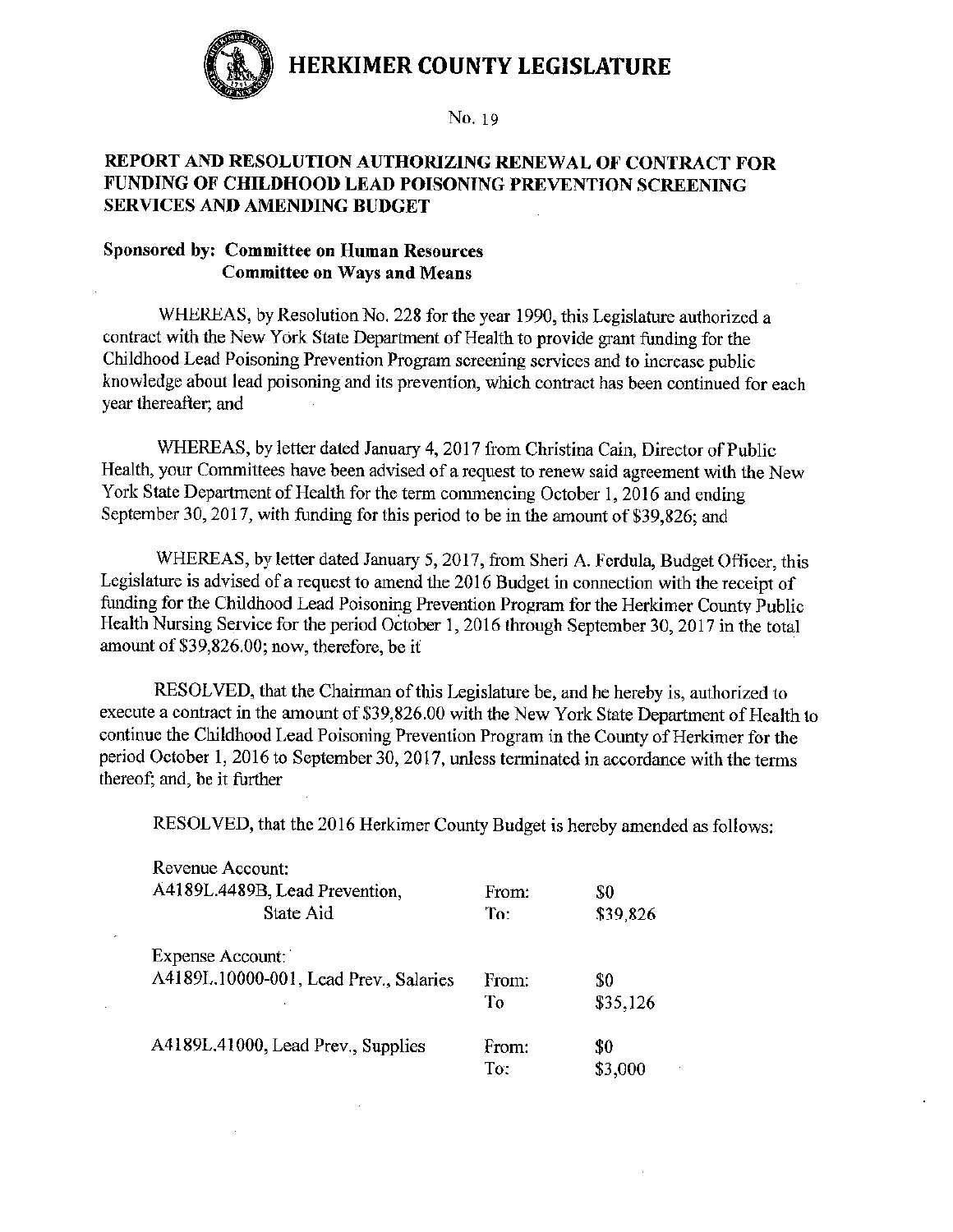| A4189L.46100, Lead Prev., Mileage | From:        | \$0            |
|-----------------------------------|--------------|----------------|
| <b>Supplies</b>                   | To:          | \$200          |
| A4189L.46300, Lead Prev., Postage | From:<br>To: | \$0<br>\$1,500 |

And, be it further

 $\hat{\mathcal{A}}$ 

RESOLVED, that certified copies of this Resolution be forwarded to the Herkimer County Treasurer, Auditor, Budget Officer, Director of Public Health and the New York State Department of Health.

 $\bar{z}$ 

Dated: January 25, 2017.

÷.

 $\mathcal{A}$ 

 $\bar{z}$ 

## Page II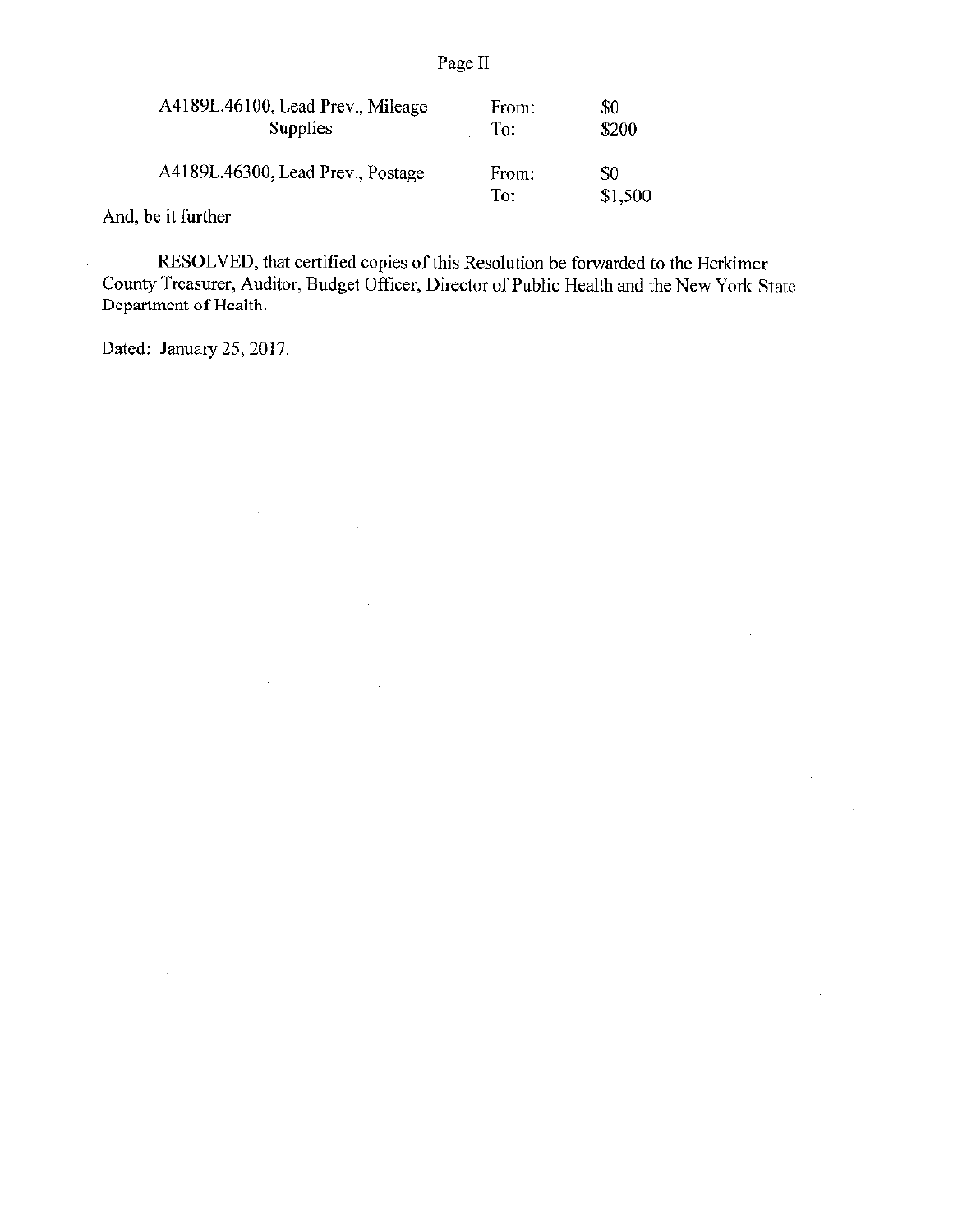

#### No. 20

#### REPORT AND RESOLUTION AUTHORIZING APPLICATION FOR MATCHING FUNDS UNDER THE NEW YORK STATE TOURIST PROMOTION ACT

### Sponsored by: Committee on County Planning and Development **Committee on Ways and Means**

WHEREAS, the New York State Tourist Promotion Act provides that the State of New York will match funds with the applicant tourist promotion agency, which may include, radio, television, newspapers and magazine advertising; and

WHEREAS, Tourist Promotion Agency means any not-for-profit corporation or other non-profit organization, association or agency, which shall be designated by resolution of the County Legislature as the agency specified in the New York State Tourist Promotion Act, provided that the applicant has operated a tourist promotion program for at least three years prior to the enactment of the Act: and

WHEREAS, the Town of Webb has contacted your Committee by communication dated January 10, 2017 and requested that it be designated by the Herkimer County Legislature as a tourist promotion agency within the meaning of the New York State Tourist Promotion Act for the year 2017; and

WHEREAS, the Town of Webb has advised your Committee that it will appropriate the necessary funds to match the state funds for this Program; now, therefore, be it

#### **RESOLVED:**

1. That the Herkimer County Legislature hereby designates the Town of Webb as a tourist promotion agency within the County of Herkimer effective this date within the meaning of the New York State Tourist Promotion Act; and

2. That the Herkimer County Legislature hereby authorizes the Town of Webb to make application for and to receive matching funds under the New York State Tourist Promotion Act for the calendar year 2017;

3. That the Herkimer County Legislature hereby certifies that the Town of Webb has acted as a Tourist Promotion Agency and has been in operation for three years in such capacity prior to the enactment of the said Act;

4. That certified copies of this Resolution be forwarded to the Town of Webb and the New York State I LOVE NY Program.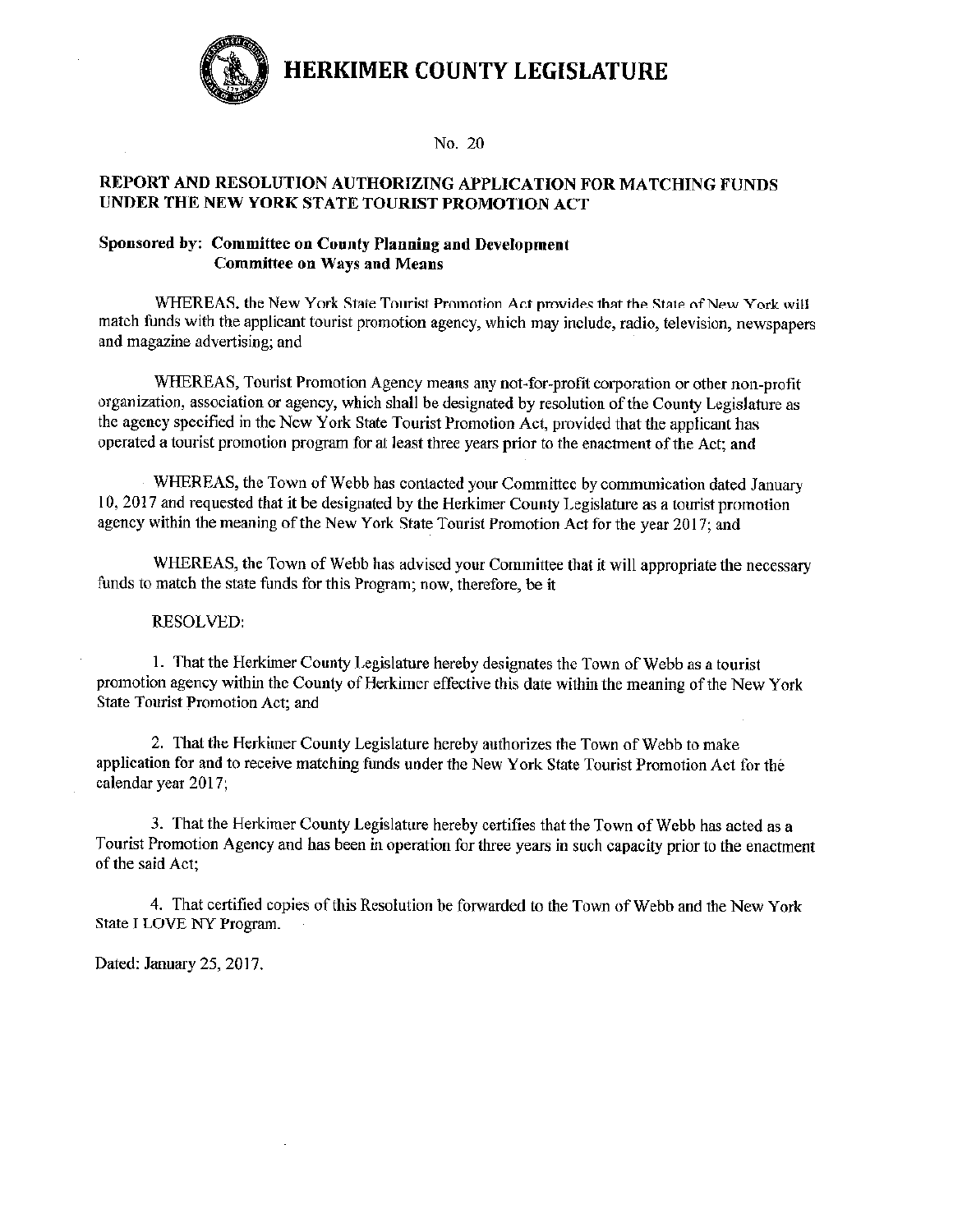

No. 21

## REPORT AND RESOLUTION CONCERNING GUARANTEE OF 2017 TOURISM **MATCHING FUNDS**

## Sponsored by: Committee on County Planning and Development **Committee on Ways and Means**

WHEREAS, the New York State Tourist Promotion Act provides that the State of New York will match funds with the applicant tourist promotion agency, which may include radio. television, newspapers and magazine advertising; and

WHEREAS, by letter dated January 10, 2017 from the Town of Webb Tourism/Publicity Director, this Legislature is advised of a request to authorize the Chairman of this Legislature to send a letter to the New York State Division of Tourism "I Love NY" Campaign to guarantee Herkimer County's 2017 matching funds; now, therefore, be it

RESOLVED, that the Chairman of this Legislature is hereby authorized to send a letter to the New York State Division of Tourism "I Love NY" Campaign to guarantee Herkimer County's 2017 matching funds; and, be it further

RESOLVED, that certified copies of this Resolution be forwarded to the Town of Webb and the New York State Division of Tourism.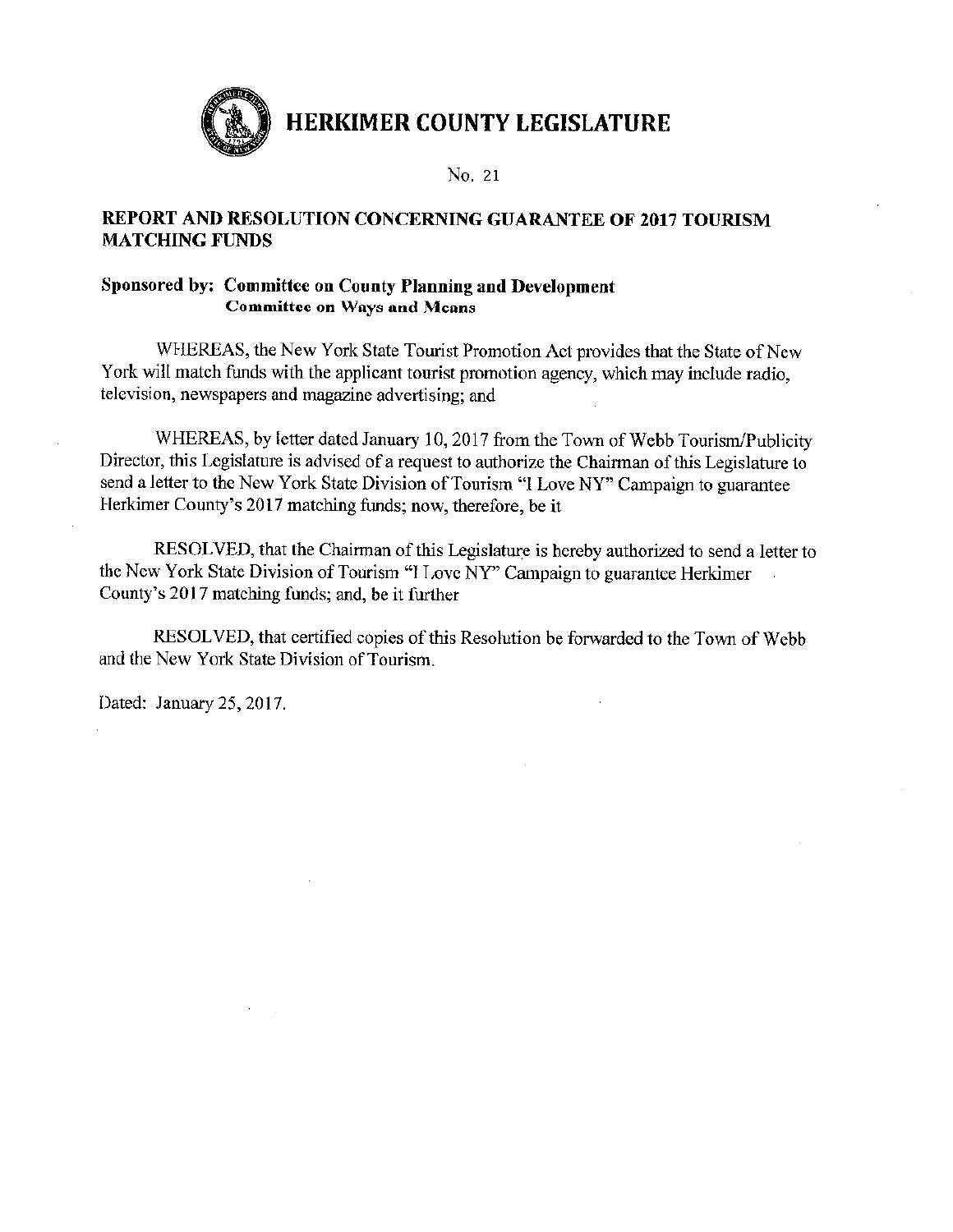

## REPORT AND RESOLUTION AUTHORIZING ALL COUNTY DEPARTMENTS TO UTILIZE INTERNS IN THEIR DEPARTMENTS

## Sponsored by: Committee on Administration/Veterans' Affairs

WHEREAS, by letter dated January 6, 2017 from James W. Wallace, Jr., County Administrator, a request has been made for a blanket resolution for all Herkimer County Departments to have the ability to have interns in their departments; and

WHEREAS, the letter further proposes that department heads would need to get the approval of the appropriate committee and any contract with outside agencies would have to be approved by the County Attorney's Office; now, therefore, be it

RESOLVED, that all county departments are hereby authorized to have interns placed in their departments; and, be it further

RESOLVED, that the use of such interns will need to be approved by the appropriate committee of the County Legislature; and, be it further

RESOLVED, that all contracts entered into with outside agencies for the placement of interns shall be subject to the approval of the County Attorney; and, be it further

RESOLVED, that the Chairman of this Legislature is hereby authorized to execute all such contracts, subject to the above conditions; and, be it further

RESOLVED, that certified copies of this Resolution be forwarded to the Herkimer County Treasurer, Auditor, Budget Officer and all other county departments.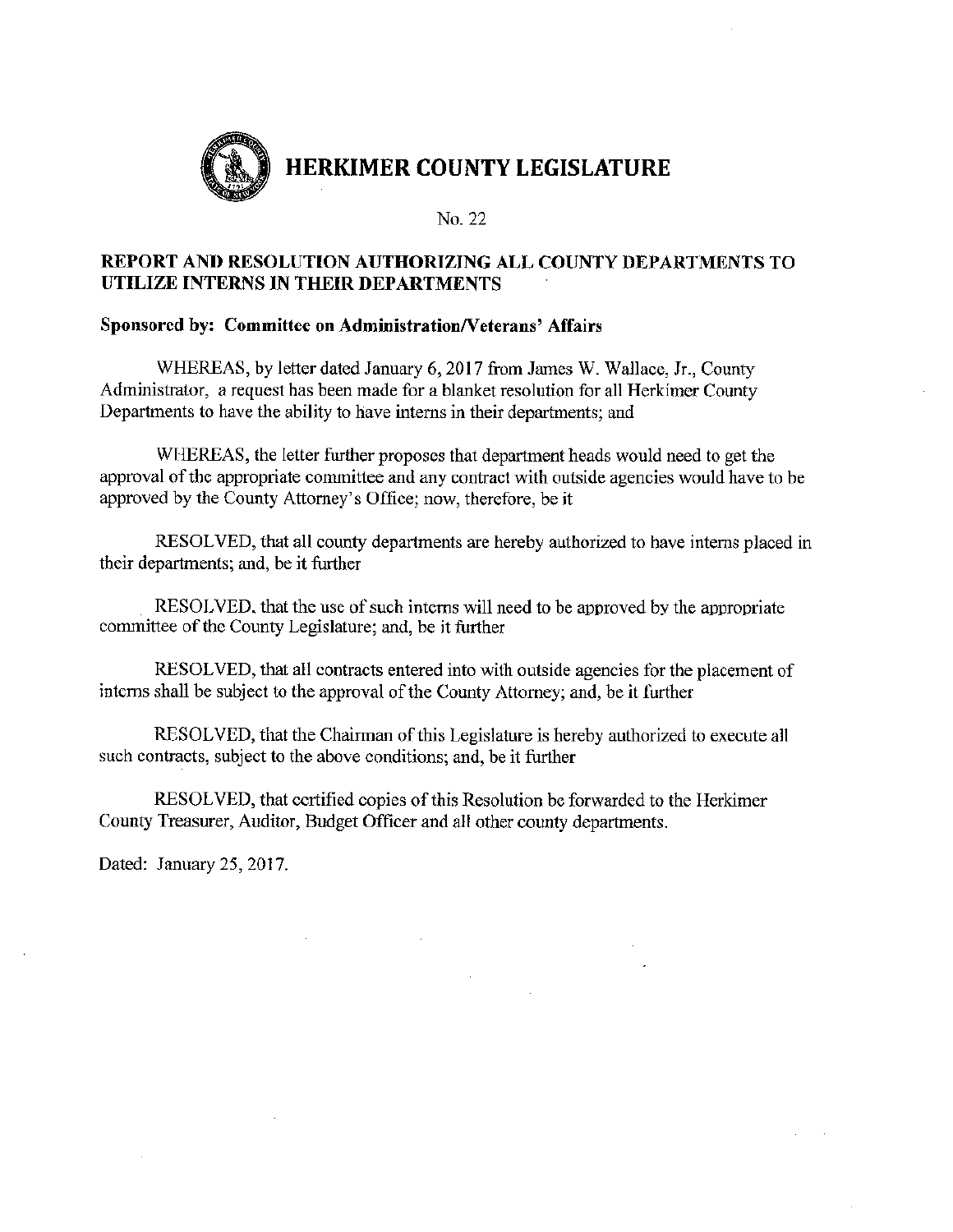

## REPORT AND RESOLUTION APPROVING RENEWAL OF AGREEMENT FOR SALLYPORT INMATE MANAGEMENT SYSTEM AT HERKIMER COUNTY **CORRECTIONAL FACILITY**

## Sponsored by: Committee on Public Safety/Emergency Management **Committee on Ways and Means**

WHEREAS, by Resolution No. 19 of 2009 this Legislature authorized an agreement to accept the SallyPort Jail Management System at the Herkimer County Correctional Facility, which agreement has been renewed by resolution thereafter; and

WHEREAS, by letter dated December 30, 2016 from Sheriff Christopher Farber, this Legislature is advised of a request to renew said agreement for support services for the SallyPort Inmate Management System for the period 1/1/2017 through 12/31/2017 at a cost of \$12,688.00; now, therefore, be it

RESOLVED, that the Chairman of this Legislature is hereby authorized to execute an agreement with Black Creek Integrated Systems, PO Box 101747, Irondale, AL 35210, for support services for the SallyPort Inmate Management System at the Herkimer County Correctional Facility with said agreement to be subject to the approval of the Herkimer County Attorney; and, be it further

RESOLVED, that said agreement shall be for the period of 1/1/2017 through 12/31/2017 at an annual cost of \$12,688.00; and, be it further

RESOLVED, that annual renewals of said agreement are hereby authorized for a period of three years under the same or more favorable terms and conditions; and, be it further

RESOLVED, that certified copies of this Resolution be forwarded to the County Treasurer, Auditor, Budget Officer, Herkimer County Sheriff and Black Creek Integrated Systems.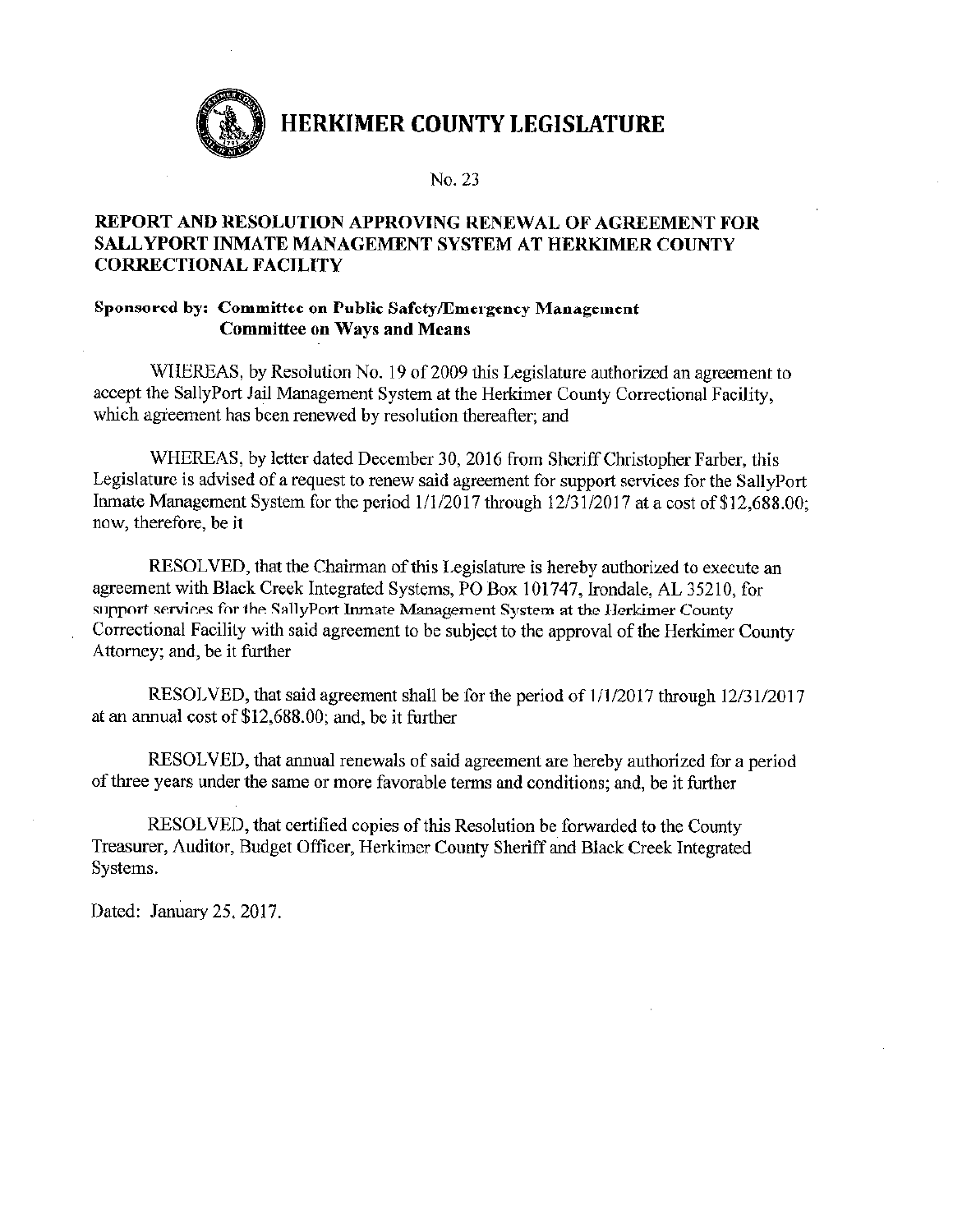

## REPORT AND RESOLUTION IN CONNECTION WITH RECEIPT OF HOMELAND **SECURITY FUNDING**

## Sponsored by: Committee on Public Safety/Emergency Management **Committee on Ways and Means**

WHEREAS, by letter dated December 30, 2016, from Robert Vandawalker, Director of Emergency Services, this Legislature is advised of the receipt of funding under the 2016-2017 Public Safety Answering Points (PSAP) Operations Grant from the New York State Division of Homeland Security and Emergency Services in the amount of \$194,498.00; and

WHEREAS, said PSAP Operations funding will be used to offset the costs of full-time dispatcher salaries; now, therefore, be it

RESOLVED, that the Chairman of this Legislature is hereby authorized to execute by electronic signature a contract with the New York State Division of Homeland Security and Emergency Services for funding under the 2016-2017 Public Safety Answering Points (PSAP) Operations Grant, in the amount of \$194,498.00; and, be it further

RESOLVED, that certified copies of this Resolution be forwarded to the Herkimer County Treasurer, Auditor, Budget Officer and Director of Emergency Services.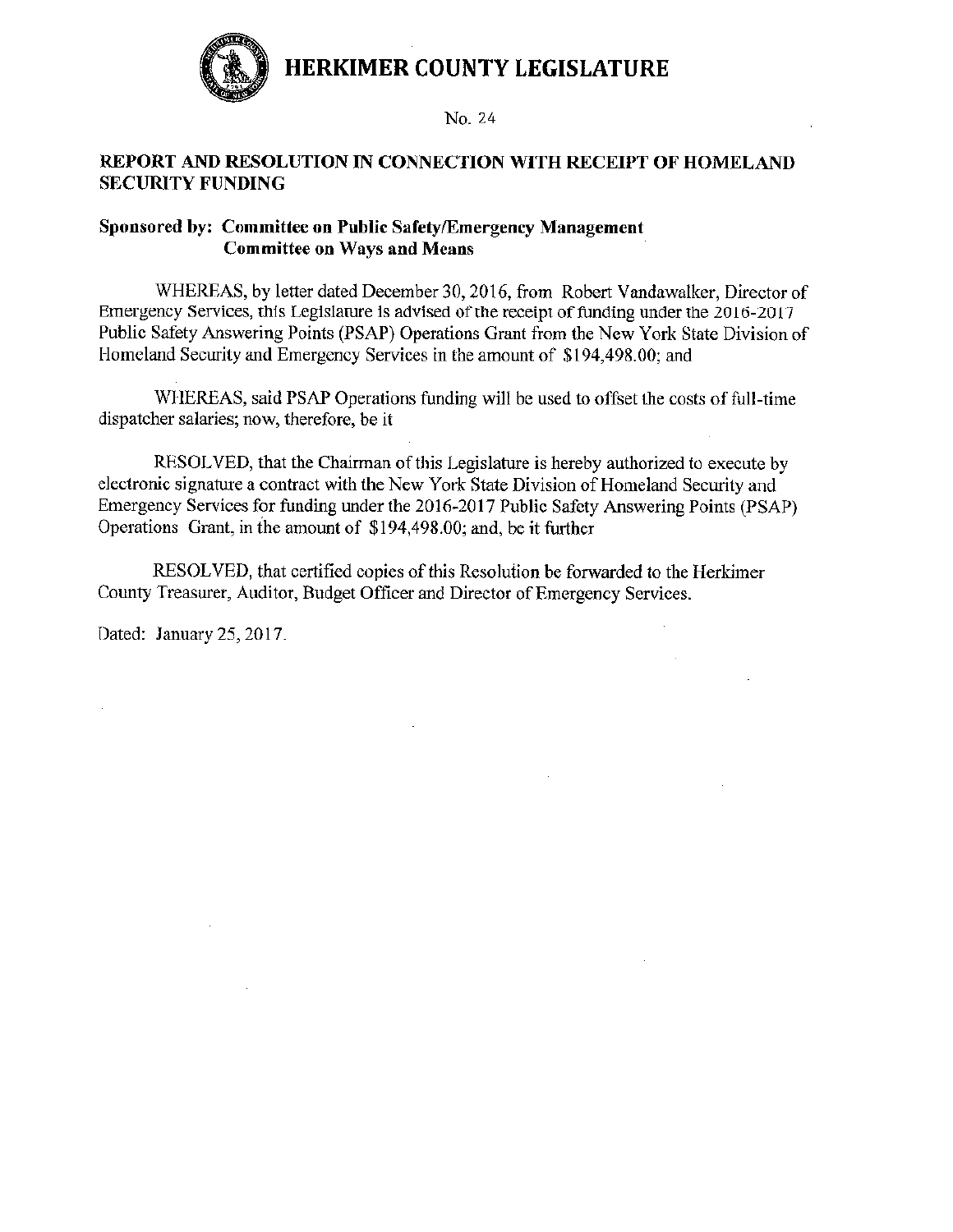

## REPORT AND RESOLUTION AUTHORIZING RENEWAL OF AGREEMENT FOR LEGAL RESEARCH SYSTEM FOR HERKIMER COUNTY **CORRECTIONAL FACILITY**

## Sponsored by: Committee on Public Safety/Emergency Management **Committee on Ways and Means**

WHEREAS, by Resolution No. 238 adopted on September 15, 2010 this Legislature authorized an agreement with Lexis Nexis/Matthew Bender & Company of Philadelphia, Pennsylvania to provide state mandated legal materials and access to legal research as per the New York State Minimum Standards for inmates at the Herkimer County Correctional Facility, which agreement has been renewed by resolution thereafter; and

WHEREAS, by letter dated December 30, 2016 from Christopher P. Farber, Herkimer County Sheriff, a request is being made to renew said agreement for an additional two years at a cost of \$490.00 per month; now, therefore, be it

RESOLVED, that the Chairman of this Legislature is hereby authorized to execute an agreement with Lexis Nexis/Matthew Bender & Company, P.O. Box 7247-0178, Philadelphia, PA 19170 to provide state mandated legal materials and access to legal research to inmates at the Herkimer County Correctional Facility, as per the New York State Minimum Standards for a two year period at the following amounts: commencing 10/1/2016 to 9/30/2017 - \$490.00/mo.; commencing 10/1/2017 to 9/30/2018 - \$490.00/mo., with said contract to be subject to approval by the Herkimer County Attorney; and be it further

RESOLVED, that certified copies of this Resolution be forwarded to the Herkimer County Treasurer, Auditor, Budget Officer, Sheriff and Lexis Nexis/Matthew Bender & Company.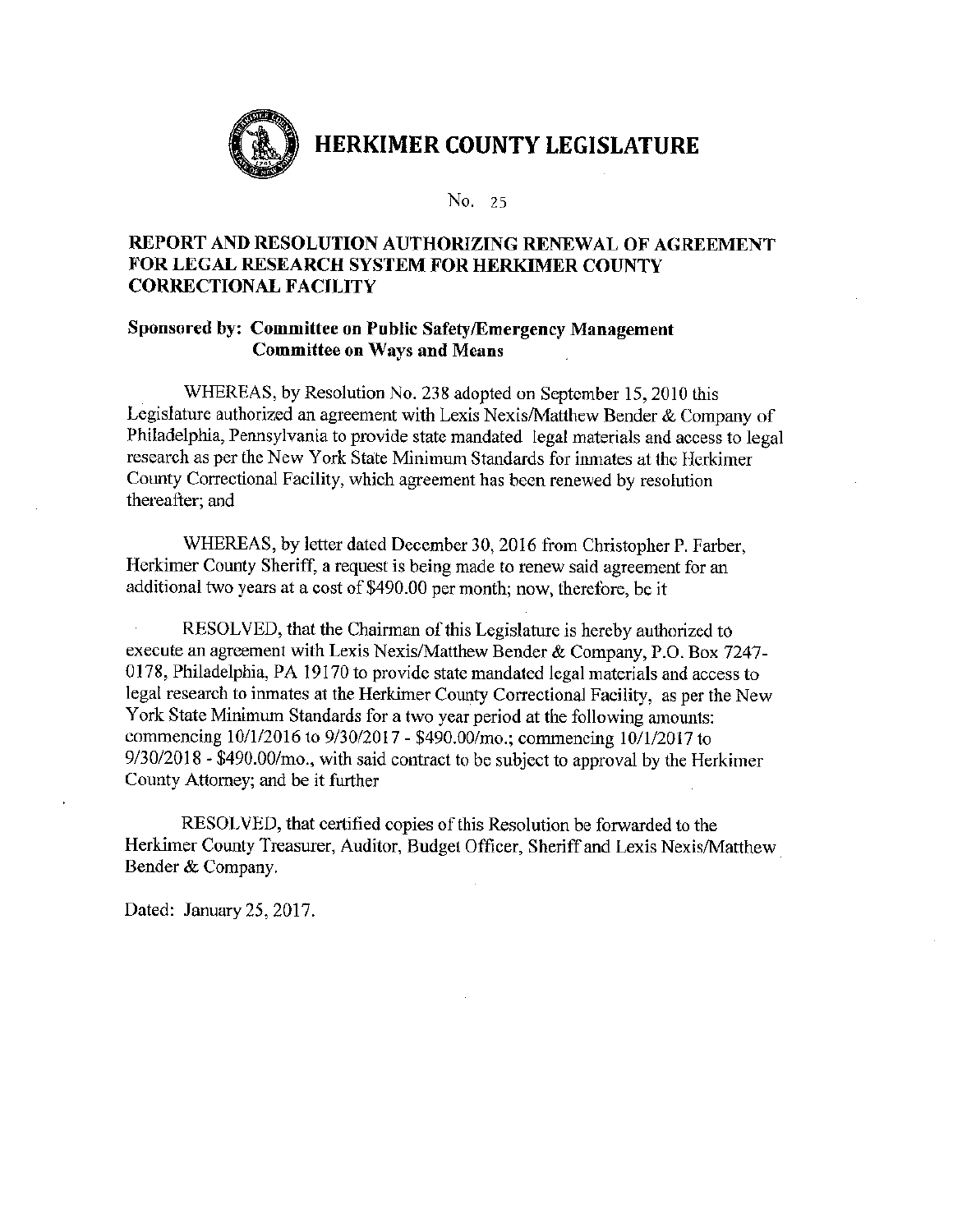

## REPORT AND RESOLUTION AUTHORIZING ANNUAL SERVICE MAINTENANCE AGREEMENT FOR VOICE RECORDER LOCATED AT THE HERKIMER COUNTY **CORRECTIONAL FACILITY**

## Sponsored by: Committee on Public Safety/Emergency Management **Committee on Ways and Means**

WHEREAS, by Resolution No. 211 adopted on September 7, 2011 a contract was entered into with Business Electronics of Cheshire, Connecticut, for the installation of voice recorder and computer software updates located at the Herkimer County Correctional Facility; and

WHEREAS, by letter dated December 30, 2016, Christopher P. Farber, Sheriff, has requested approval of a service maintenance contract on said voice recorder system for the period October 1, 2016 through September 30, 2017 at a cost of \$3,355.00; now, therefore, be it

RESOLVED, that the Chairman of this Legislature is hereby authorized to enter into a service maintenance contract with Business Electronics, Inc., 1492 Highland Ave., Unit 4, Rt. 10, Cheshire, CT 06410 for the Verint Audiolog Voice Recorder and computer software updates on the Verint Tier II Remote; and; be it further

RESOLVED, that said contract shall be for the period October 1, 2016 through September 30, 2017 and shall be subject to the review and approval of the Herkimer County Attorney; and, be it further

RESOLVED, that the Chairman of this Legislature is authorized to enter into annual renewals of said contract after the expiration of the current agreement, upon the same or more favorable terms and conditions; and, be it further

RESOLVED, that certified copies of this Resolution be forwarded to the Herkimer County Treasurer, Auditor, Budget Officer, Sheriff and Business Electronics, Inc.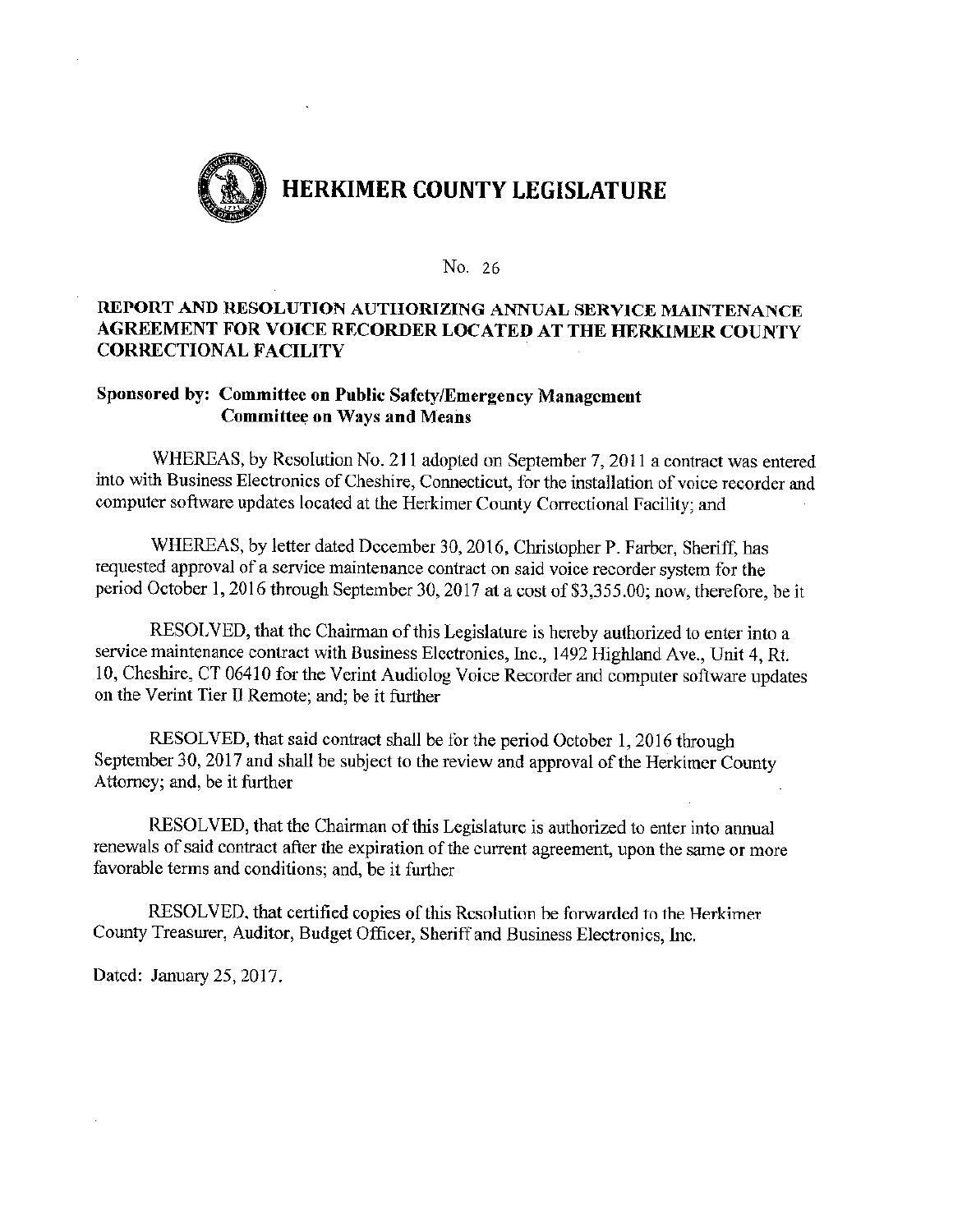

No. 27

## REPORT AND RESOLUTION AUTHORIZING RENEWAL OF AGREEMENT FOR COUNTY'S WIRELESS SECURITY SYSTEM

#### Sponsored by: Committee on Public Safety/Emergency Management **Committee on Ways and Means**

WHEREAS, by Resolution No. 210 of 2009, an agreement was authorized with Response Technologies, LTD (formerly Stop Tech, Ltd.) of Harrison, Ohio to provide a wireless security system, which included the purchase of duress buttons located in various county departments; and

WHEREAS, by letter dated December 30, 2016 from Christopher P. Farber, Herkimer County Sheriff, a request is being made to renew the service plan on said system at a cost of \$1,050.00 annually; now, therefore, be it

RESOLVED, that the Chairman of this Legislature is hereby authorized to execute a renewal of the agreement with Response Technologies LTD, 365 Industrial Drive, Harrison, OH 45030, for a service plan on the county's wireless security system, which covers the duress buttons located in various county departments, for a total cost of \$1,050.00 annually, with each department to pay for this service based on the number of duress buttons provided and with said contract to be subject to approval by the Herkimer County Attorney; and be it further

RESOLVED, that the Chairman of this Legislature is authorized to enter into annual renewals of said agreement after the expiration of the current agreement, upon the same or more favorable terms and conditions; and, be it further

RESOLVED, that certified copies of this Resolution be forwarded to the Herkimer County Treasurer, Auditor, Budget Officer, Sheriff and Response Technologies, LTD.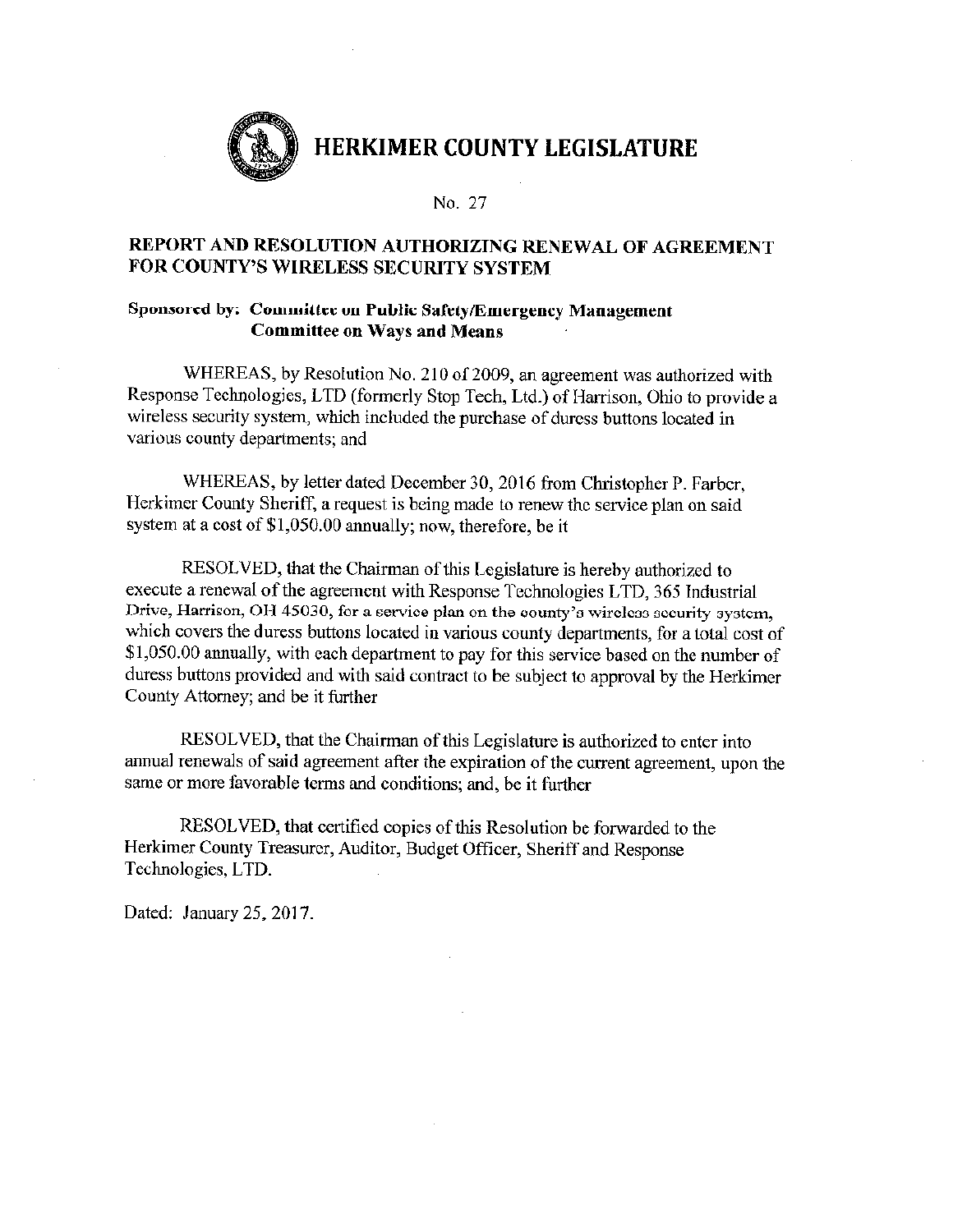

## REPORT AND RESOLUTION APPROVING AUTHORIZING RENEWAL OF EQUIPMENT SERVICE AGREEMENT FOR ID AND ACCCOUNTABILITY SYSTEM IN SHERIFF'S DEPARTMENT

## Sponsored by: Committee on Public Safety/Emergency Management **Committee on Ways and Means**

WHEREAS, by letter dated December 30, 2016, from Christopher P. Farber, Sheriff, this Legislature is advised of a request to authorize the Chairman of the Legislature to enter into a renewal of the equipment service agreement with Linstar, Inc. of Buffalo, New York for the ID and Accountability System in the Herkimer County Sheriff's Office for the period of July 1, 2016 through June 30, 2017 at a cost of \$1,850.00; now, therefore, be it

RESOLVED, that the Chairman of this Legislature is hereby authorized to execute a renewal of the equipment service agreement with Linstar, Inc., 430 Lawrence Bell Drive, Buffalo, New York 14221-7085, for the ID and Accountability System in the Herkimer County Sheriff's Office for the period of July 1, 2016 through June 30, 2017 at a cost of \$1,850.00, with said agreement to be subject to the approval of the Herkimer County Attorney; and, be it further

RESOLVED, that the Chairman of this Legislature is authorized to enter into annual renewals of said contract after the expiration of the current agreement, upon the same or more favorable terms and conditions; and, be it further

RESOLVED, that certified copies of this Resolution be forwarded to the County Treasurer, Auditor, Budget Officer and Herkimer County Sheriff and Linstar, Inc.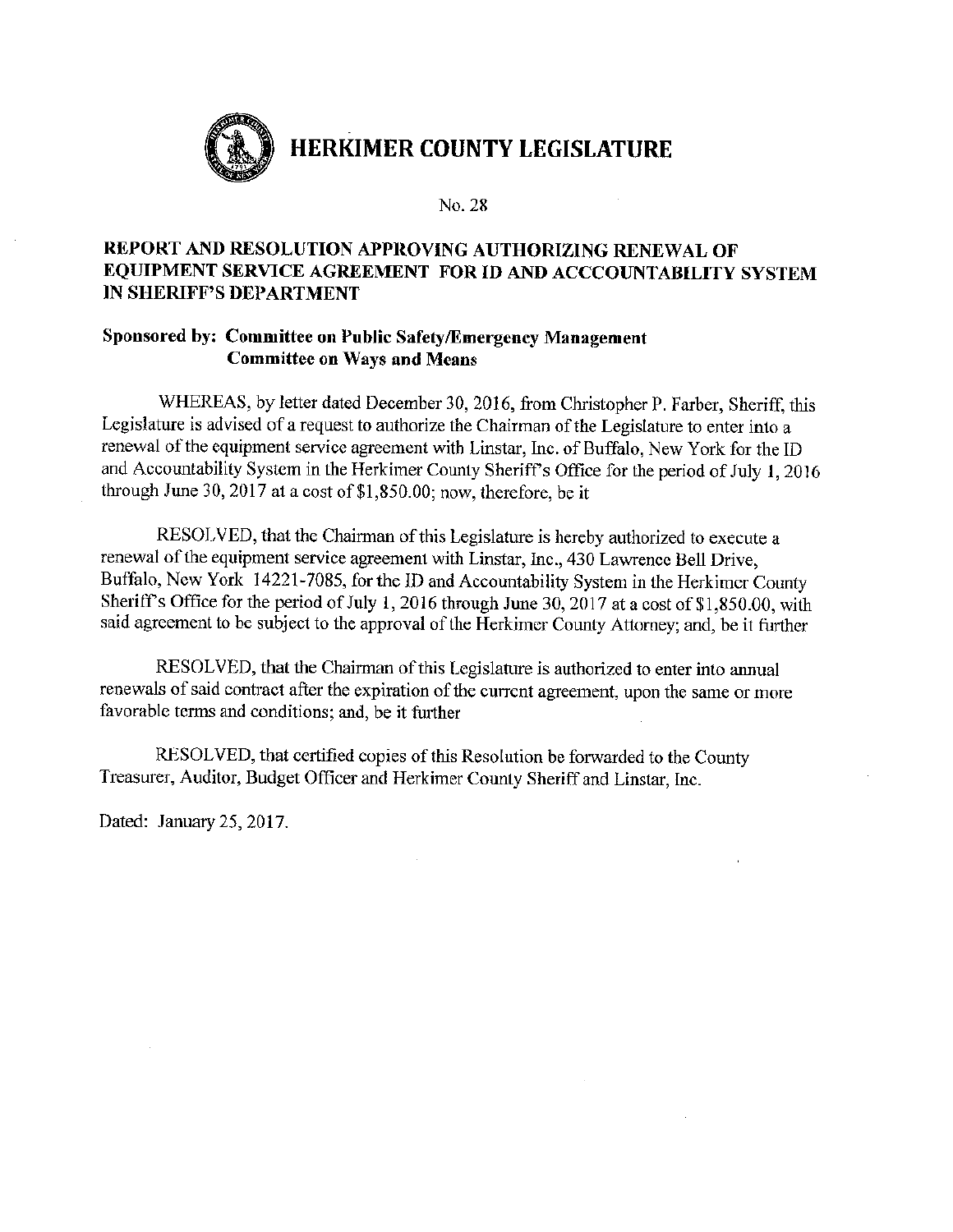

## REPORT AND RESOLUTION AMENDING BUDGET IN CONNECTION WITH RECEIPT OF FUNDING FOR LAW ENFORCEMENT TERRRORISM PREVENTION PROGRAM IN THE HERKIMER COUNTY SHERIFF'S DEPARTMENT

#### Sponsored by: Committee on Ways and Means

WHEREAS, pursuant to Resolution No. 84 adopted on March 16, 2016, this Legislature authorized receipt of a FY2016 SLETPP grant from the Department of Homeland Security, which grant is under the Law Enforcement Terrorism Prevention Program: and

WHEREAS, by letter dated January 9, 2017, Sheri Ferdula, Budget Officer, has requested the 2016 Herkimer County Budget be amended in connection with the receipt of said funding under said Grant; now, therefore, be it

RESOLVED, that the 2016 Herkimer County Budget is hereby amended as follows:

#### **REVENUE:**

| A3110A.4389H, Homeland Security Grant, Federal Aid | From: \$0<br>$To:$ \$22,500 |
|----------------------------------------------------|-----------------------------|
| <b>APPROPRIATION:</b>                              |                             |
| A3110A.42100, Homeland Security Grant, Telephone   | From: \$0                   |
|                                                    | \$22,500<br>To:             |

and, be it further

RESOLVED, that certified copies of this Resolution be forwarded to the Herkimer County Treasurer, Auditor and Budget Officer and Sheriff.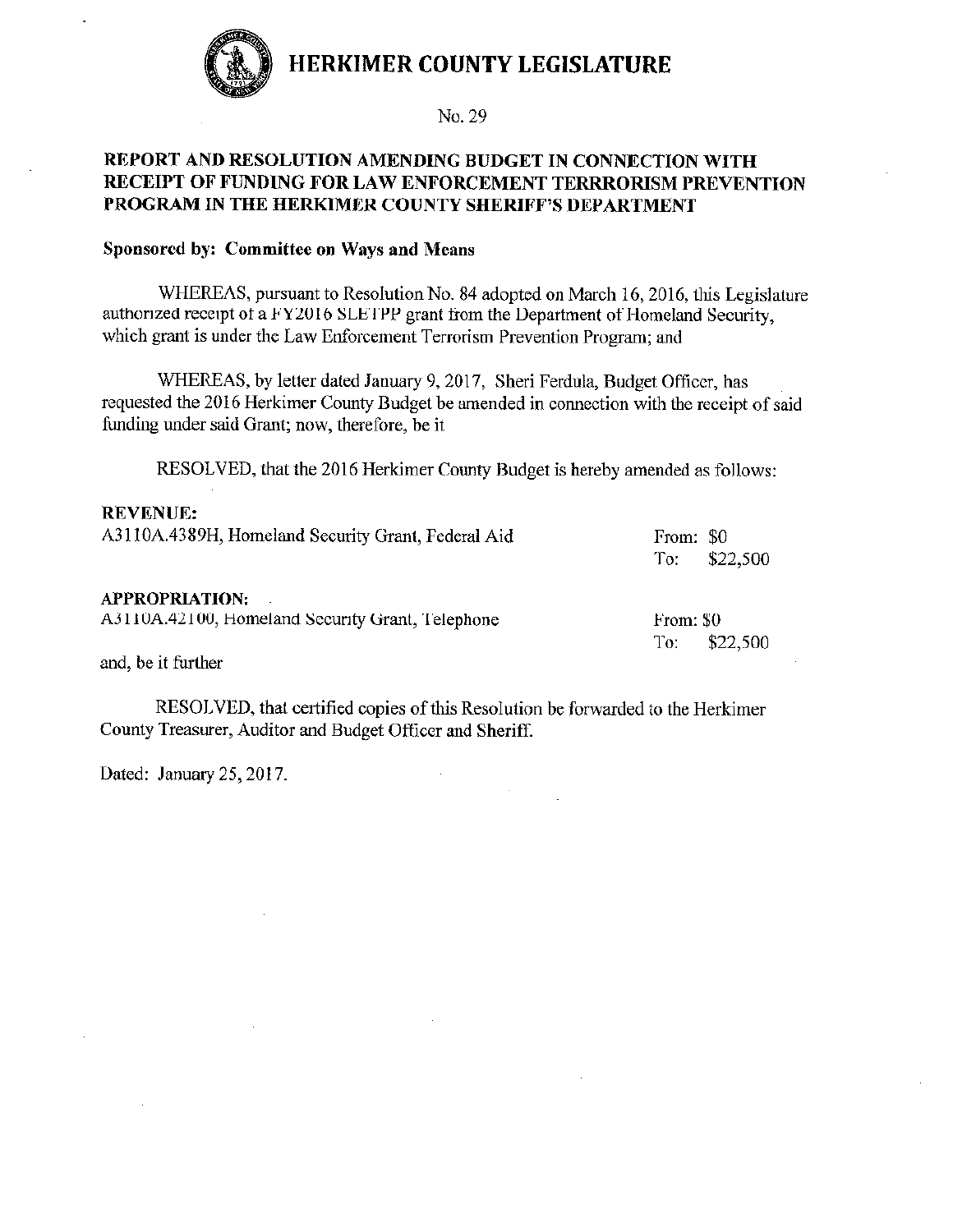

## REPORT AND RESOLUTION APPROVING AMENDMENT TO COURT SECURITY **CONTRACT**

## Sponsored by: Committee on Public Safety/Emergency Management **Committee on Ways and Means**

WHEREAS, by Resolution No. 286 adopted on November 19, 2014 this Legislature authorized a five year contract for the period April 1, 2014 to March 31, 2019 with the New York State Office of Court Administration to obtain reimbursement for expenses incurred in providing court security; and

WHEREAS, said contract provides for renegotiations of the maximum reimbursement amount on an annual basis; and

WHEREAS, this Legislature has been advised by Sheriff Christopher P. Farber by letter dated December 30, 2016, that the Office of Court Administration has submitted an amendment of said contract covering the period from April 1, 2016 through March 31, 2017, with the maximum reimbursement not to exceed \$39,754.00; now, therefore, be it

RESOLVED, that the Chairman of this Legislature be, and he hereby is, authorized to execute a Court Security Contract Amendment with the Office of Court Administration for the period from April 1, 2016 through March 31, 2017, with the maximum reimbursement not to exceed \$39,754.00; and, be it further

RESOLVED, that certified copies of this Resolution be forwarded to the County Treasurer, Auditor, Budget Officer, Sheriff and Office of Court Administration.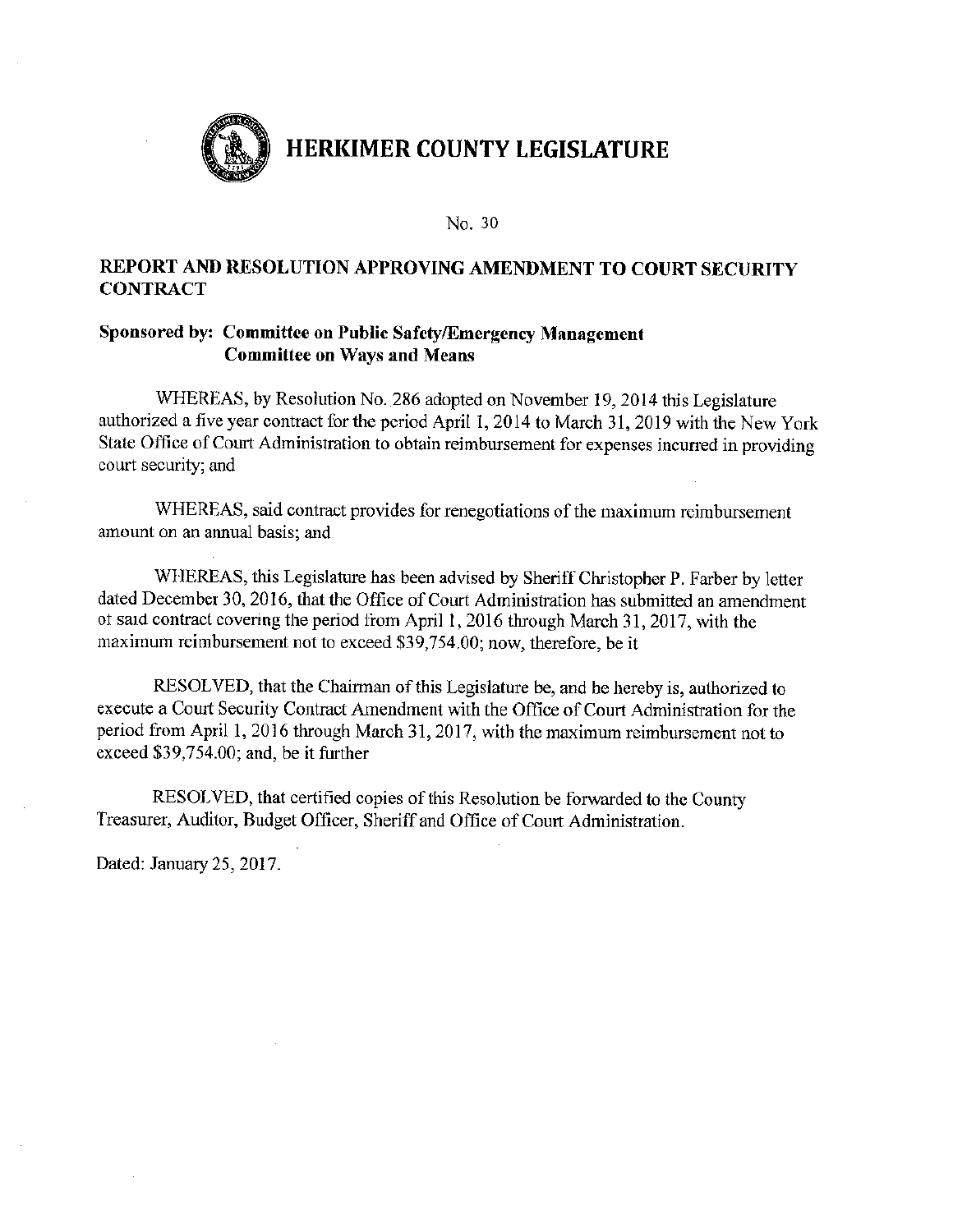

## REPORT AND RESOLUTION AUTHORIZING LETTER IN SUPPORT OF GREATER MOHAWK VALLEY LAND BANK ON THE APPLICATION FOR FUNDING

#### **Sponsored by: Committee on County Properties**

WHEREAS, the Greater Mohawk Valley Land Bank is in the process of submitting an application to Enterprise Community Partners, Inc. and Local Initiatives Support Corporation for grant funding in the amount of \$2,000,000 to fund activities of the Greater Mohawk Valley Land Bank to fight blight in our communities by repurposing distressed and vacant properties, restoring them to the tax rolls and providing quality housing opportunities; and

WHEREAS, a request has been made from the Greater Mohawk Valley Land Bank to this Legislature for a letter in support of that funding application; now, therefore, be it

RESOLVED, that the Chairman of this Legislature is hereby authorized to sign a letter in support of the above described land bank funding application; and, be it further

RESOLVED, that a certified copy of this Resolution be forwarded to the Greater Mohawk Valley Land Bank.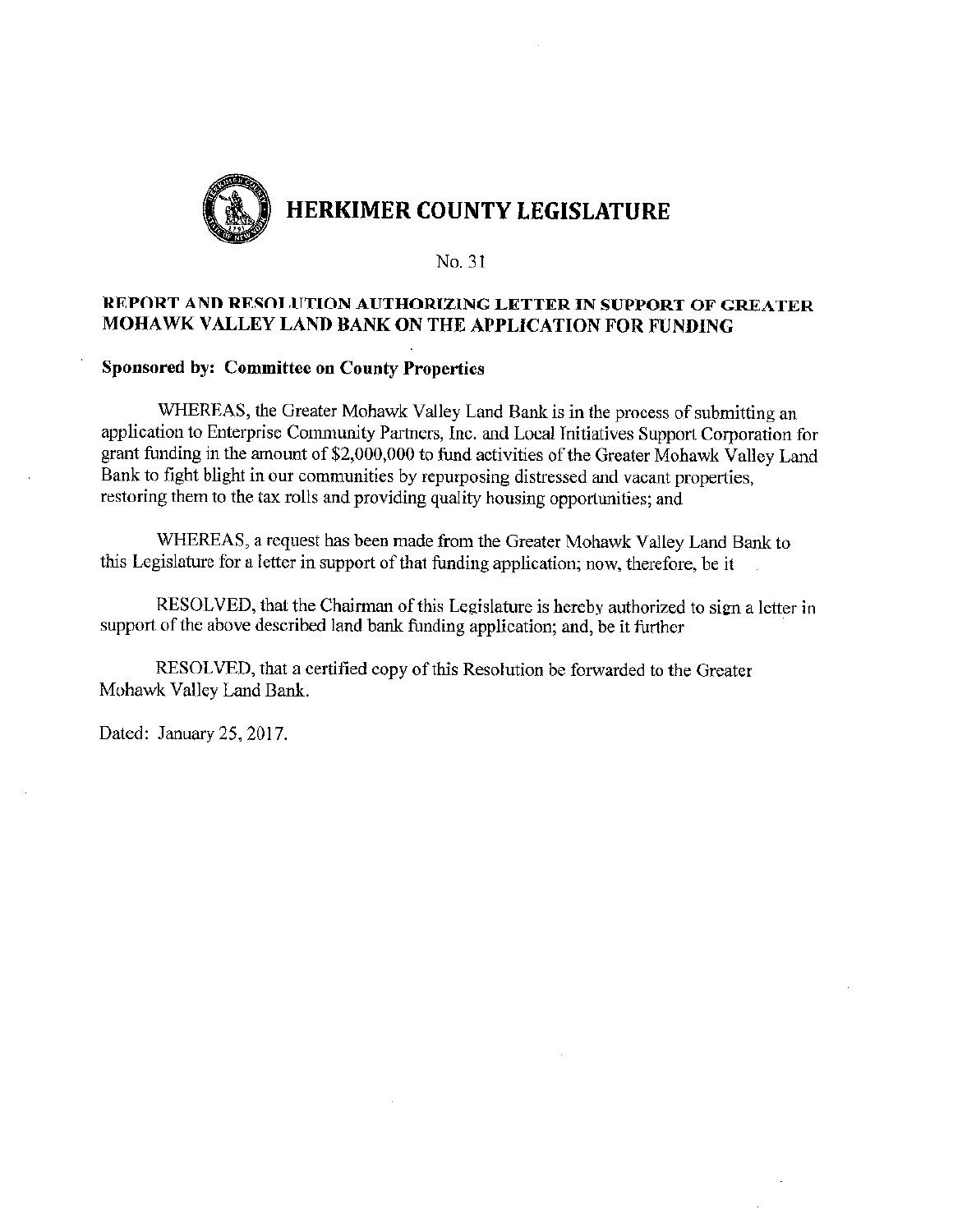

## REPORT AND RESOLUTION AMENDING SALARY SCHEDULE NO. II

## Sponsored by: Committee on Ways and Means **Committee on Highways**

WHEREAS, by letter dated January 4, 2017, Mark A. Nagele, County Highway Superintendent, has advised of a request for an amendment to Salary Schedule II for 2017; and

WHEREAS, your Committee has taken this matter under advisement and recommend said change; now, therefore, be it

RESOLVED, that the 2017 Herkimer County Salary Schedule II is hereby amended to change the annual salary of the position of Deputy County Highway Superintendent in Account D5010, Highway, to \$60,000; and, be it further

RESOLVED, that said change shall take effect this date; and, be it further

RESOLVED, that certified copies of this Resolution be forwarded to the Herkimer County Treasurer, Auditor, Budget Office, Personnel Officer and County Highway Superintendent,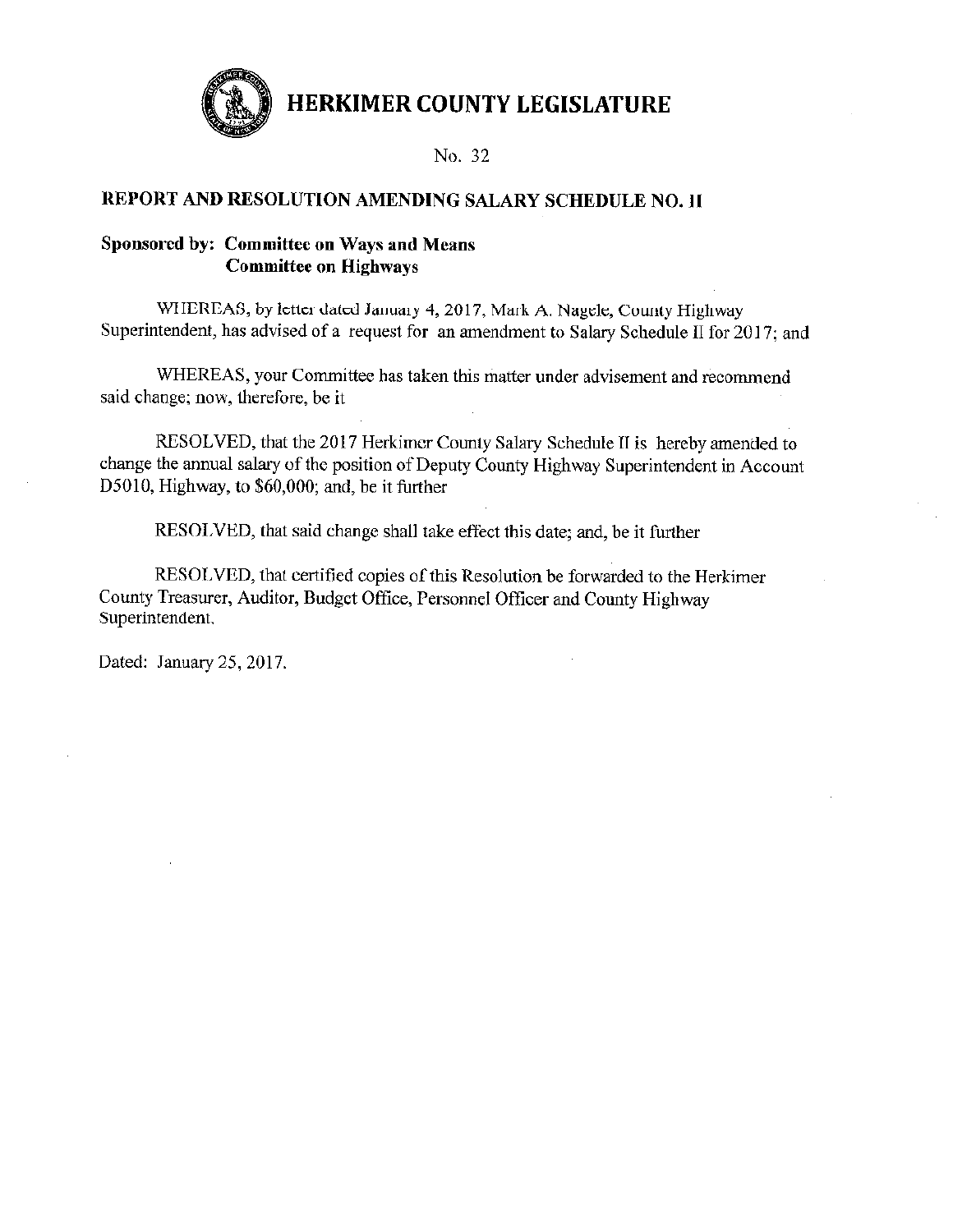

## **REPORT AND RESOLUTION FOR STAFFING CHANGE IN PROBATION DEPARTMENT**

## Sponsored by: Committee on Public Safety/Emergency Management **Committee on Ways and Means**

WHEREAS, by letter dated December 29, 2016, Garry Murphy, Director of Probation, has requested a staffing change in the Probation Department; and

WHEREAS, your Committees have taken this matter under advisement and recommend said change; now, therefore, be it

RESOLVED, that the 2017 Herkimer County Salary Schedule III is hereby amended to delete one position of Probation Officer in Account A3140, Probation Department, and establish one position of Probation Officer Trainee at the base hire rate of \$38,704 annually; and, be it further

RESOLVED, that said change shall take effect January 4, 2017; and, be it further

RESOLVED, that certified copics of this Resolution be forwarded to the Herkimer County Treasurer, Auditor, Budget Officer, Personnel Officer and Director of Probation.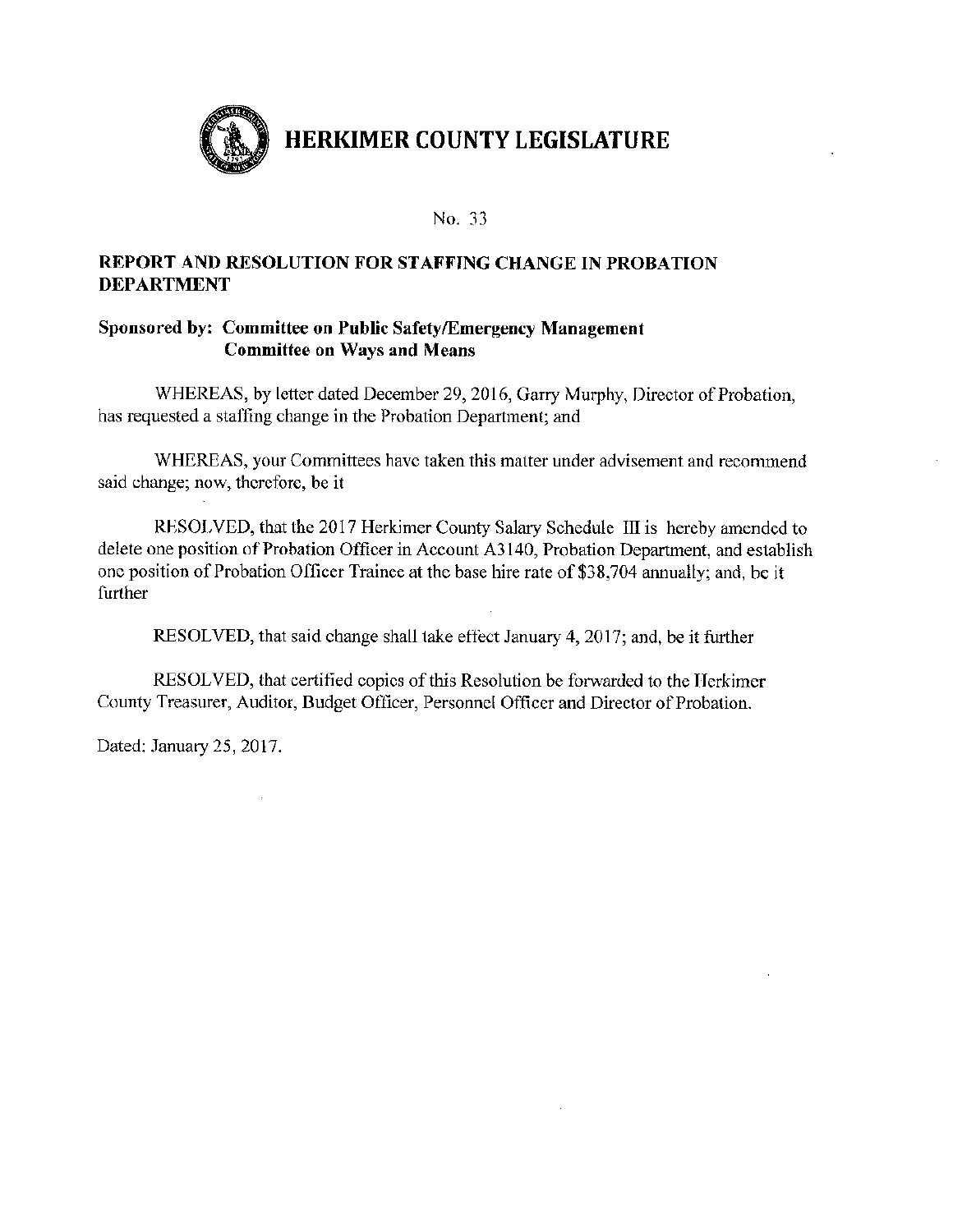

No. 34

## REPORT AND RESOLUTION AUTHORIZING AMENDED CONTRACT FOR PROVISION OF SCREENING SERVICES TO DEPARTMENT OF SOCIAL SERVICES

## **Sponsored by: Committee on Human Resources Committee on Ways and Means**

WHEREAS, by Resolution No. 202 adopted September 16, 2015 the Chairman of the Legislature and the Commissioner of Social Services were authorized to enter into an agreement with Beacon Center, Inc., 3131 Sheridan Drive, Suite 106, Amherst, New York 14223, for the provision of all services for, and administration of, drug and alcohol/substance abuse screening/testing for the Herkimer County Department of Social Services; and

WHEREAS, by letter dated December 29, 2016, Timothy Seymour, Commissioner of Social Services, has requested said agreement be amended to reflect price increases in the Urine Toxicology  $-$  Lab Testing as follows:

- 9 Drug profiles increasing from \$55.00 to \$75.00
- Cannabinoid, Synthetic Expanded Profile from \$65.00 to \$75.00 (\$85.00 with confirmation)

now, therefore, be it

RESOLVED, that the Chairman of the Legislature and the Commissioner of Social Services be authorized to enter into an amended agreement with Beacon Center, Inc., 3131 Sheridan Drive, Suite 106, Amherst, New York 14223, for the provision of all services for, and administration of, drug and alcohol/substance abuse screening/testing for the Herkimer County Department of Social Services, including the above listed price increases, with said amended agreement to be subject to the review and approval of the Herkimer County Attorney; and, be it further

RESOLVED, that certified copies of this Resolution be forwarded to the Herkimer County Treasurer, Auditor, Budget Officer, Commissioner of Social Services and Beacon Center, Inc.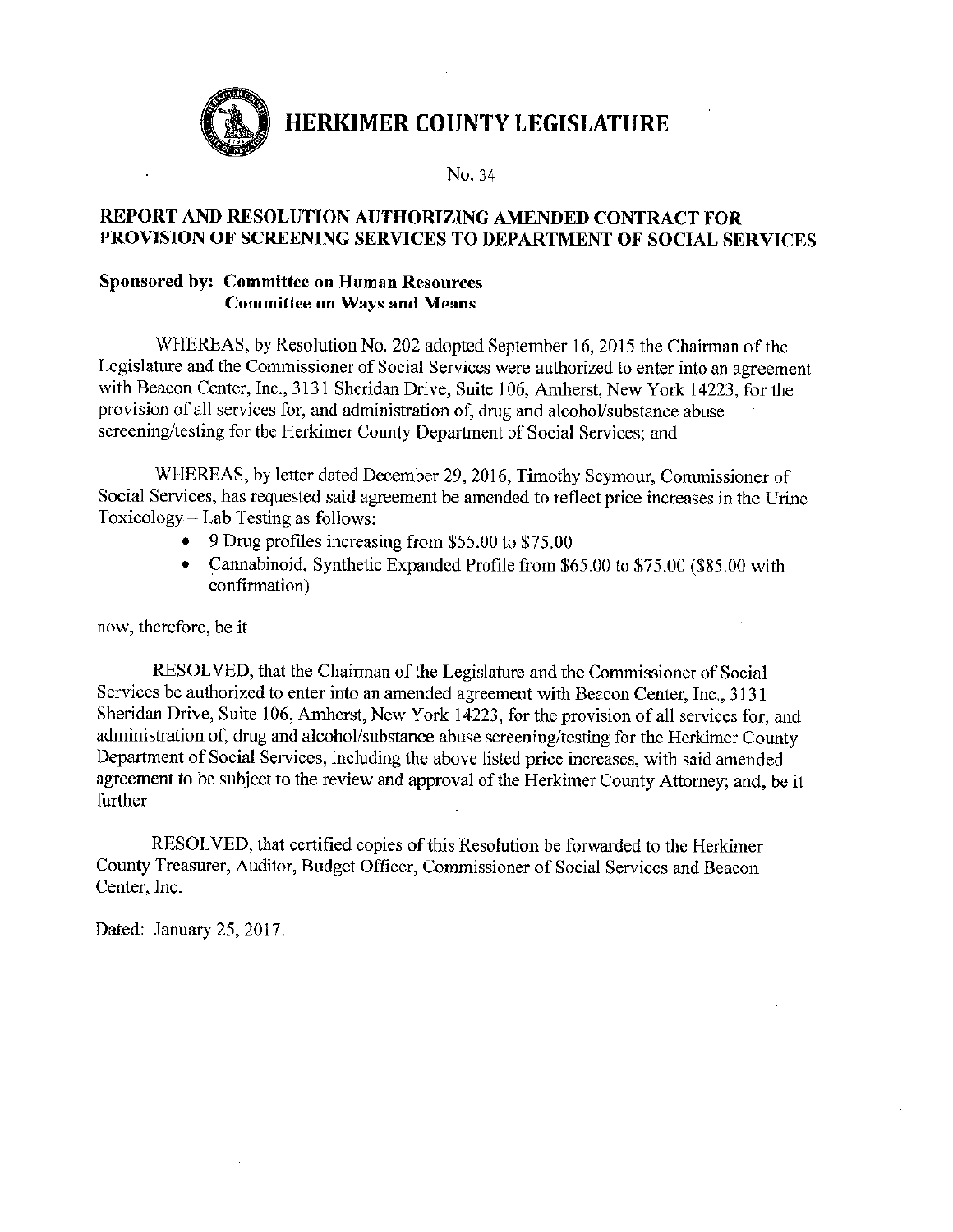

### REPORT AND RESOLUTION AWARDING BID FOR TRUCK FOR HERKIMER **COUNTY SEWER DISTRICT**

#### **Sponsored by: Committee on Natural Resources Committee on Ways and Means**

WHEREAS, by letter dated January 19, 2017, Sheri Ferdula, Budget Officer, has advised that a mini bid was conducted on the State Marketplace for the provision of a new truck for the Sewer District Treatment Plant; and

WHEREAS, by letter dated January 19, 2017, this Legislature is advised that by action on January 18, 2017, the Herkimer County Sewer District Board adopted a resolution recommending the bid be awarded to Carbone Auto Group for the purchase of a 2017 Ford F250 Superduty Crew Cab 4 x 4 with the 8'2" Boss V Plow for the total price of \$34,939; now, therefore, be it

RESOLVED, that the bid for the purchase of a 2017 Ford F250 Superduty Crew Cab 4 x 4 with the 8'2" Boss V Plow for the Herkimer County Sewer District be awarded to Carbone Auto Group, 5194 Commercial Drive, Yorkville, New York 13495, in the amount of \$34,939; and, be it further

RESOLVED, that certified copies of this Resolution be forwarded to the Herkimer County Treasurer, Auditor, Budget Officer, Herkimer County Sewer District and Carbone Auto Group.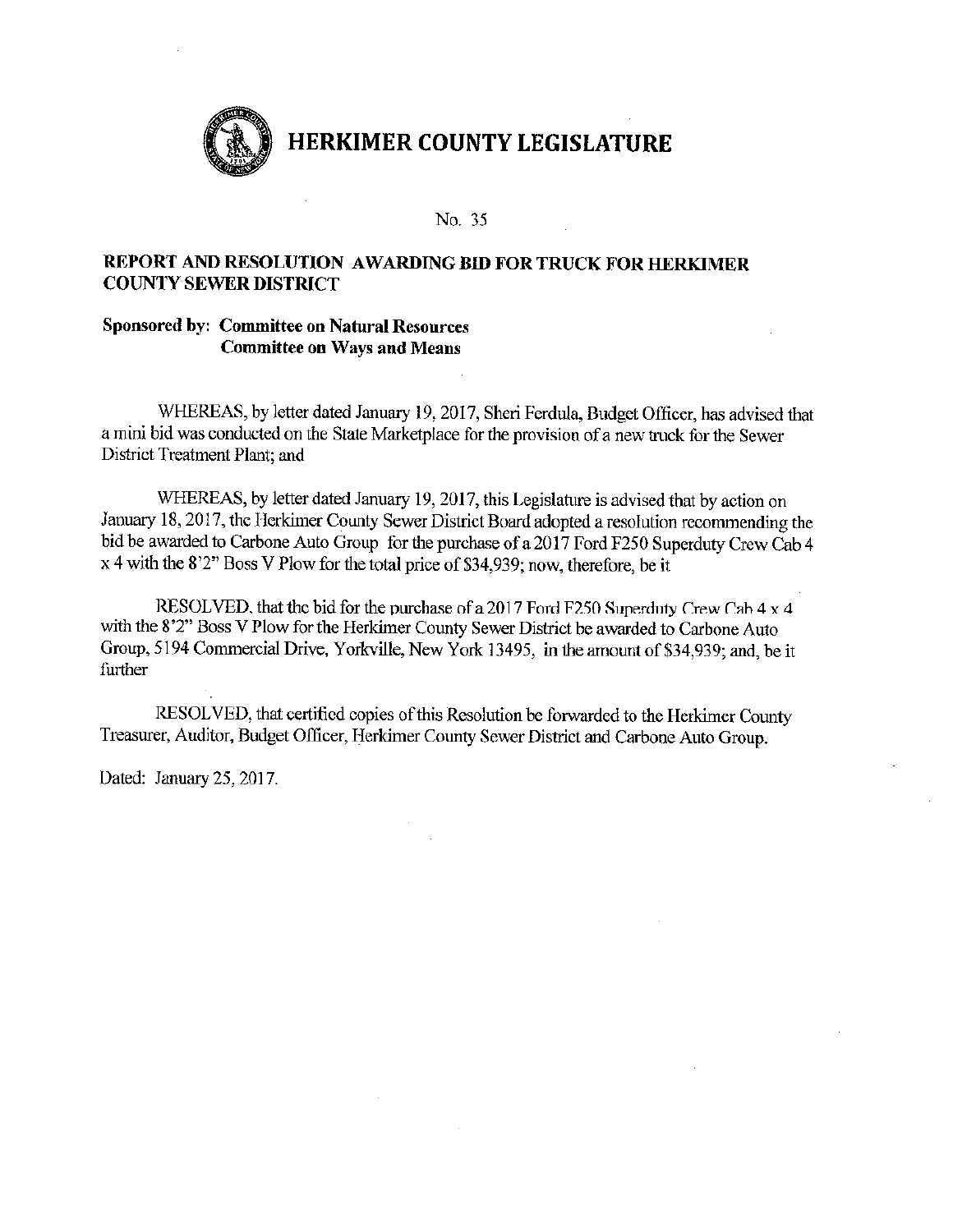

#### No. 36

## REPORT AND RESOLUTION APPROPRIATING FUNDS IN THE HERKIMER **COUNTY SEWER DISTRICT**

## **Sponsored by: Committee on Natural Resources Committee on Ways and Means**

WHEREAS, by letter dated January 19, 2017, this Legislature is advised that by action on January 18, 2017 the Herkimer County Sewer District Board adopted a resolution, approving an appropriation in the amount of \$40,526.96 from the Sewer District Fund Balance; and

WHEREAS, by letter dated January 19, 2017, Sheri Ferdula, Budget Officer, has advised this Legislature that there are sufficient funds in Account G909, Sewer Fund Balance, to allow for said appropriation, which will be used to fund the construction of a cold storage building on the Sewer District property to house equipment; now, therefore, be it

RESOLVED, that the following appropriation is hereby approved:

| \$40,526.96 | From: G909, Sewer Fund Balance                   |
|-------------|--------------------------------------------------|
|             | H8130.40000, Sewage Treatment Plant, Contractual |
|             | expense:                                         |

and, be it further

RESOLVED, that the Herkimer County Treasurer is hereby authorized and directed to transfer the said sum to the said established account; and, be it further

RESOLVED, that certified copies of this Resolution be forwarded to the Herkimer County Treasurer, Auditor, Budget Officer and Chief Plant Operator of the Herkimer County Sewer District.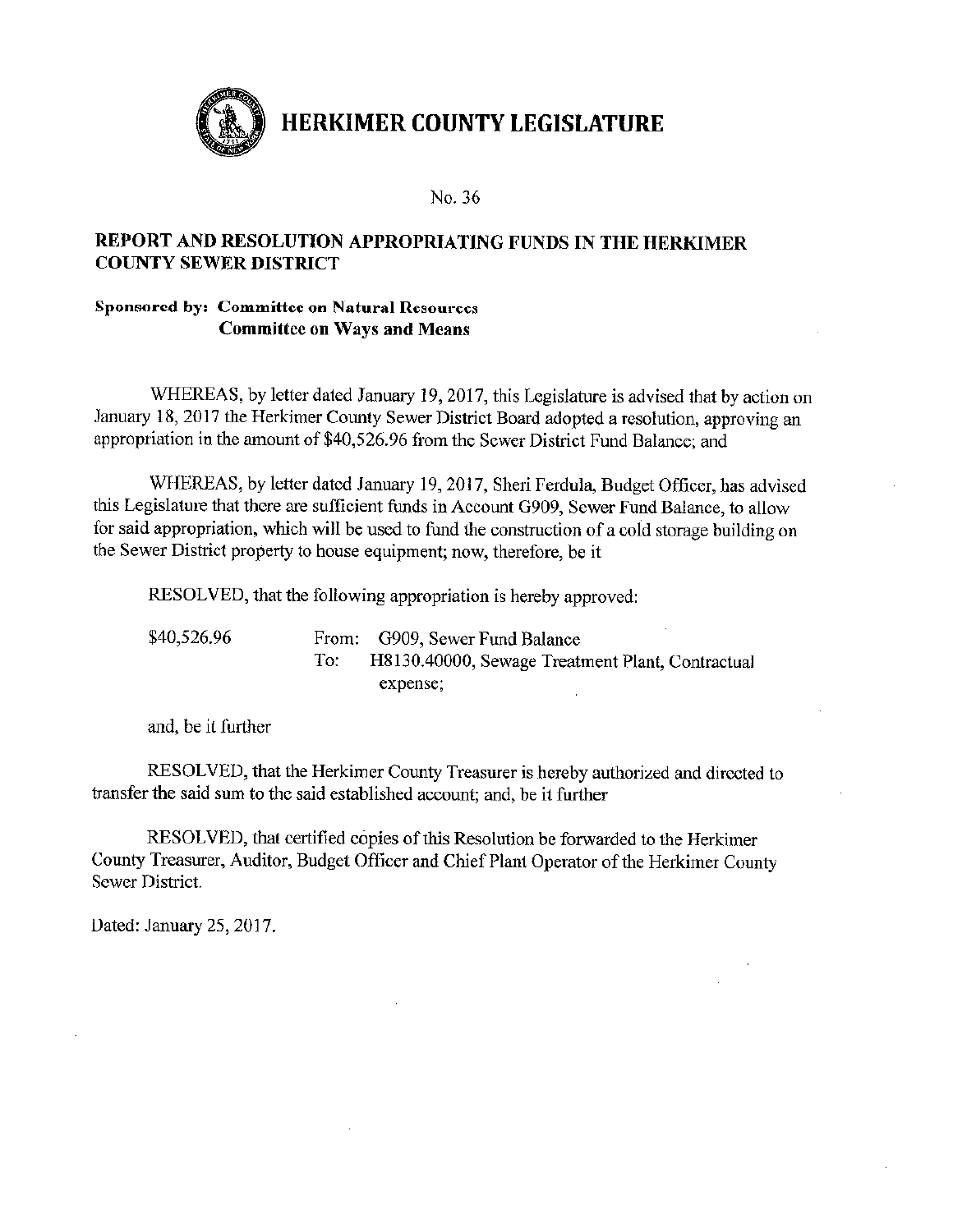

No. 37

## REPORT AND RESOLUTION GRANTING AN ADDITIONAL LEAVE OF **ABSENCE**

## Sponsored by: Committee on Ways and Means

WHEREAS, by Resolution No. 370 for the year 1986, a leave with pay was granted to Mary Sullivan extending to July 1, 1988, so that she could serve in a statewide office with the Civil Service Employees' Association: and

WHEREAS, said leave with pay was extended by resolutions thereafter, most recently by Resolution No. 65 of 2016 to expire June 30, 2017; and

WHEREAS, by letter dated January 3, 2017, Timothy Seymour, Commissioner of Social Services has advised that by letter dated December 30, 2016, Mary Sullivan has requested said leave be extended; now, therefore, be it

RESOLVED, that a leave of absence with pay be granted to Mary Sullivan under the terms and conditions set forth in Resolution No. 370 for the Year 1986 for the period from July 1, 2017 through June 30, 2018, with the Civil Service Employees' Association. Inc. to furnish insurance in form and amount satisfactory to the Herkimer County Administrator to protect the County if held liable for any damages arising from act or omission by such employee during the period of such leave and with the County to be reimbursed for the total cost for the full salary and total cost for fringe benefits for said Mary Sullivan; and, be it further

RESOLVED, that certified copies of this Resolution be forwarded to the Herkimer County Treasurer, Auditor, Budget Officer, Personnel Officer, Commissioner of Social Services, Mary Sullivan and the Civil Service Employees' Association, Inc. of New York State.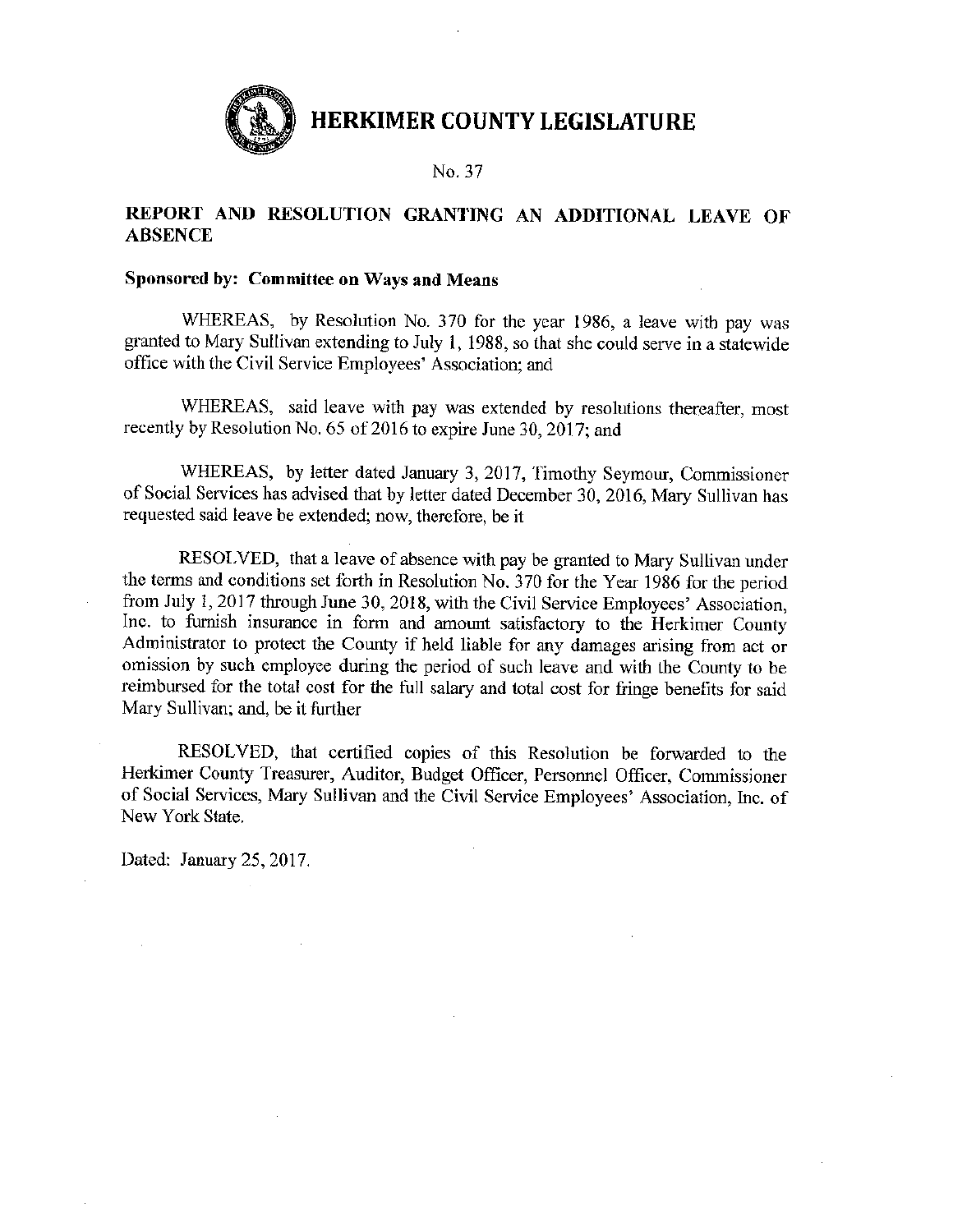

### REPORT AND RESOLUTION REAPPOINTING DIRECTOR TO THE HERKIMER **COUNTY SOIL AND WATER CONSERVATION DISTRICT**

#### **Sponsored by: Committee on Natural Resources**

WHEREAS, by communications dated January 20, 2017 and January 23, 2017, the Millers Mills Grange #581 and the New York State Grange have notified this Legislature of their recommendation for the position of Director of the Herkimer County Soil and Water Conservation District, pursuant to Sections 6 and 7 of the Soil and Water Conservation District Law; now, therefore, be it

RESOLVED, that Mitchell Hooker, 955 Richfield Hill Road, Richfield Springs, NY 13439, be reappointed as Director of the Herkimer County Soil and Water Conservation District, for a three year term, said term to expire December 31, 2019; and, be it further

RESOLVED, that certified copies of this Resolution be forwarded to the Herkimer County Soil and Water Conservation District, New York State Grange, Millers Mills Grange #581 and Mitchell Hooker.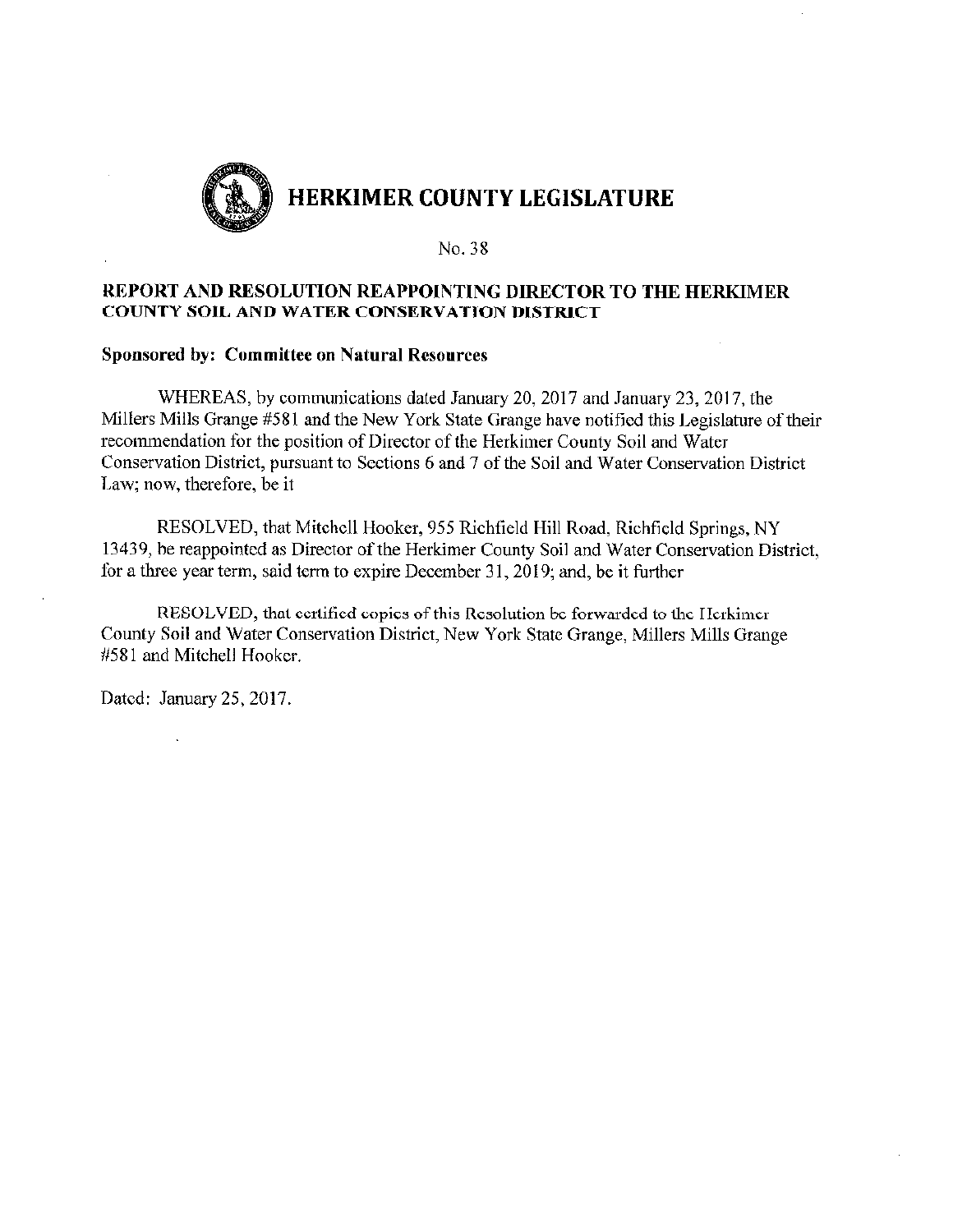

## RESOLUTION REAPPOINTING AND APPOINTING DIRECTORS OF THE HERKIMER COUNTY SOIL AND WATER CONSERVATION DISTRICT

## **Sponsored by: Committee on Natural Resources**

BE IT RESOLVED, that Bernard Peplinski, Sr., 793 State Rte. 51, Ilion, New York, is hereby reappointed as Director of the Herkimer County Soil and Water Conservation District, said term to be effective January 1, 2017 through December 31, 2017; and, be it further

RESOLVED, that Peter J. Campione, 3412 State Route 167, Little Falls, New York, is hereby appointed as Director of the Herkimer County Soil and Water Conservation District, said term to be effective January 1, 2017 through December 31, 2017; and, be it further

RESOLVED, that certified copies of this Resolution be forwarded to the Herkimer County Soil and Water Conservation District and each appointee.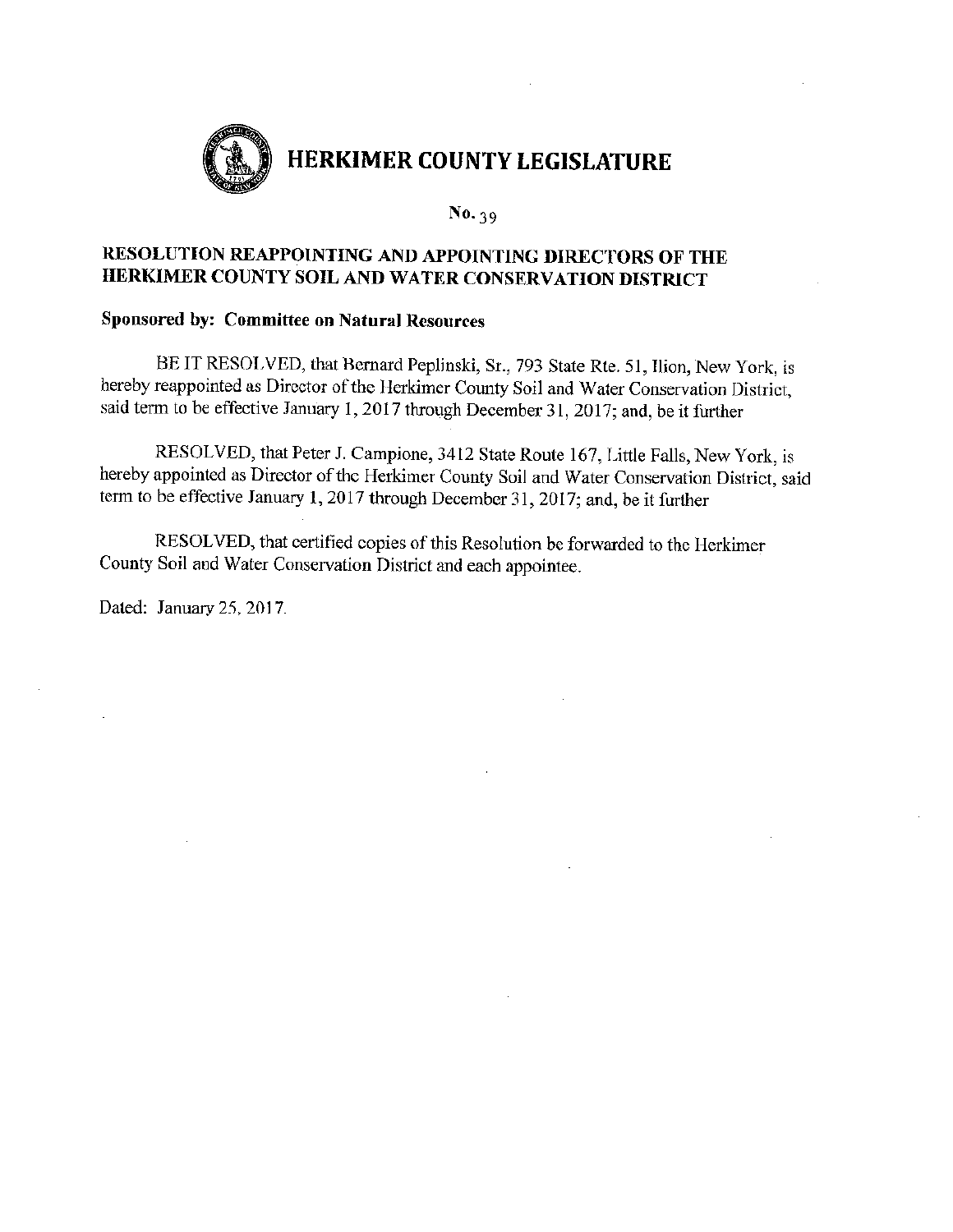

## RESOLUTION SUPPORTING CORNELL COOPERATIVE EXTENSION ASSOCIATIONS IN THE STATE OF NEW YORK

## Sponsored by: Committee on Administration/Veterans' Affairs **Committee on Natural Resources**

WHEREAS, the mission of Cornell Cooperative Extension ("CCE") is "CCE puts knowledge to work in pursuit of economic vitality, ecological sustainability and social wellbeing. We bring local experience and research based solutions together, helping New York State families and communities thrive in our rapidly changing world:" and

WHEREAS, Section 224 of the County Law of the State of New York adopted in 1914 established the ability for New York State ("NYS") and its Counties to contribute funds to support the creation of Cornell Cooperative Extension Associations (the "Associations") in each county and there are now 56 associations across NYS; and

WHEREAS, the key objectives of the Associations as stated in their constitutions are:

- 1) To provide for an association of residents in cooperation with Cornell University and the United States Department of Agriculture;
- 2) To extend the educational resources of Cornell University, including Agriculture and Life Sciences, Human Ecology, Veterinary Medicine, land grant system, and other educational institutions to foster economic, social, and environmental improvement of individuals families, and communities:
- 3) To further the objectives of the Associations and the CCE system in the fields of agriculture, community and economic vitality, environment and energy, nutrition and healthy families, and youth development; and

WHEREAS, primary program areas and objectives of CCE are focused on improving economic and community vitality and are aligned with the primary mission areas of the National Institute of Food and Agriculture; and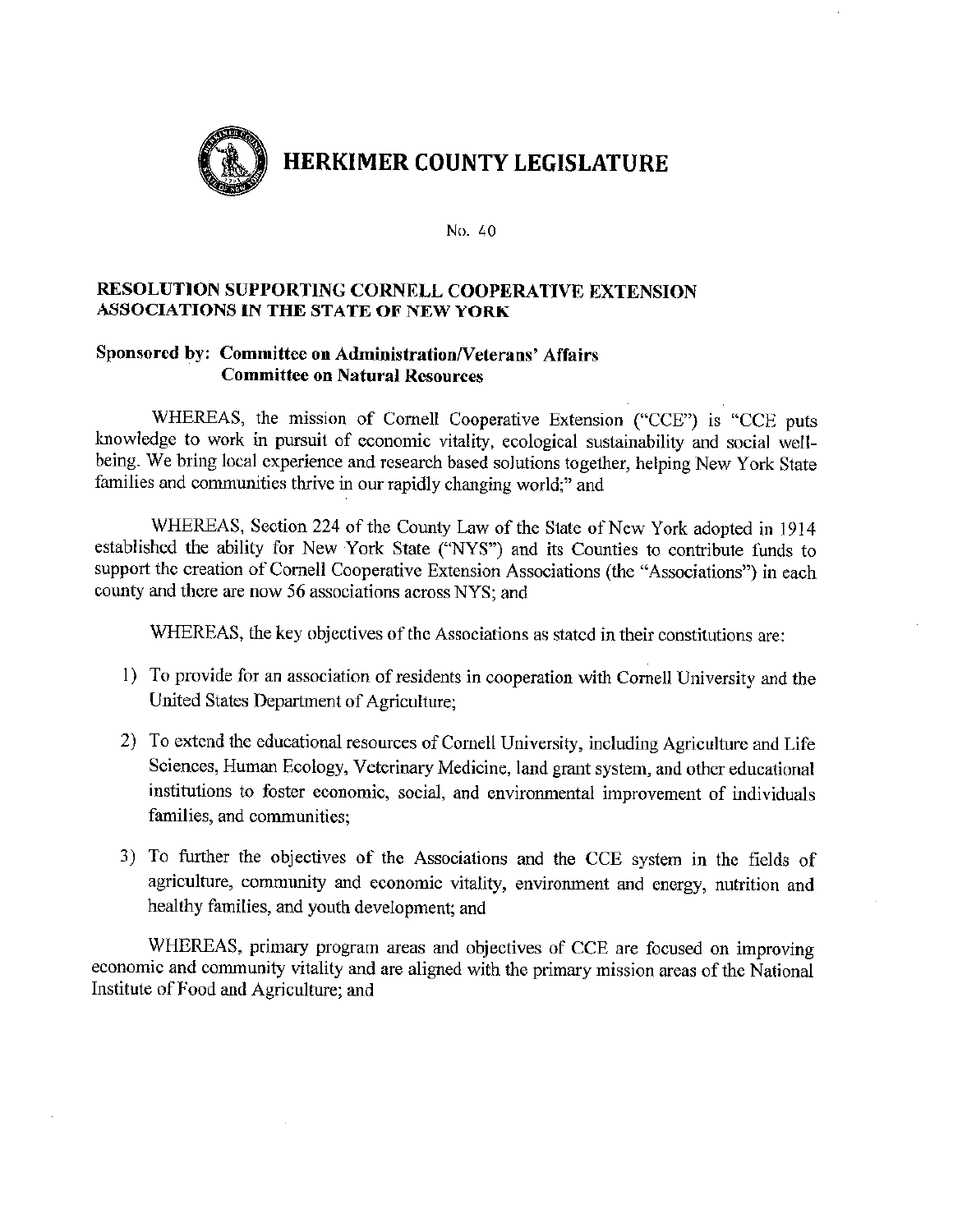#### Page II

WHEREAS, the primary programs and objectives of CCE are directly linked to at least eight of sixteen goals of Governor Cuomo's initiative for improving NYS, and CCE educators are key community partners in helping to implement these initiatives state-wide, including:

Maximizing agriculture and beverage production Strengthening the Upstate Economy Promoting a healthier NY **Fighting Poverty** Preserving our environment Building Opportunity through education Designing a clean energy economy Investing in tourism; and

WHEREAS, the Associations are invaluable partners at the County level and NYS expects CCE educators to assist in supporting state initiatives; and

WHEREAS, costs for operating the Associations (501c3 subordinate organizations) have increased significantly yet the annual funding allocated by NYS for this system has remained stagnant since the 1970's; now, therefore, be it

RESOLVED, the County of Herkimer does hereby request that NYS allocate an additional \$10 million per year to County 224 funding (that is just 50 cents per New York resident) to support the CCE Associations in NYS; and, be it further

RESOLVED, that certified copies of this Resolution be forwarded to Governor Andrew Cuomo, Senator James L. Seward, Senator James Tedisco, Assemblyman Marc W. Butler, Assemblyman Brian Miller, New York State Department of Agriculture and Markets, Cornell Cooperative Extension of Herkimer County, New York State Association of Counties and the Inter-County Committee of the Adirondacks.